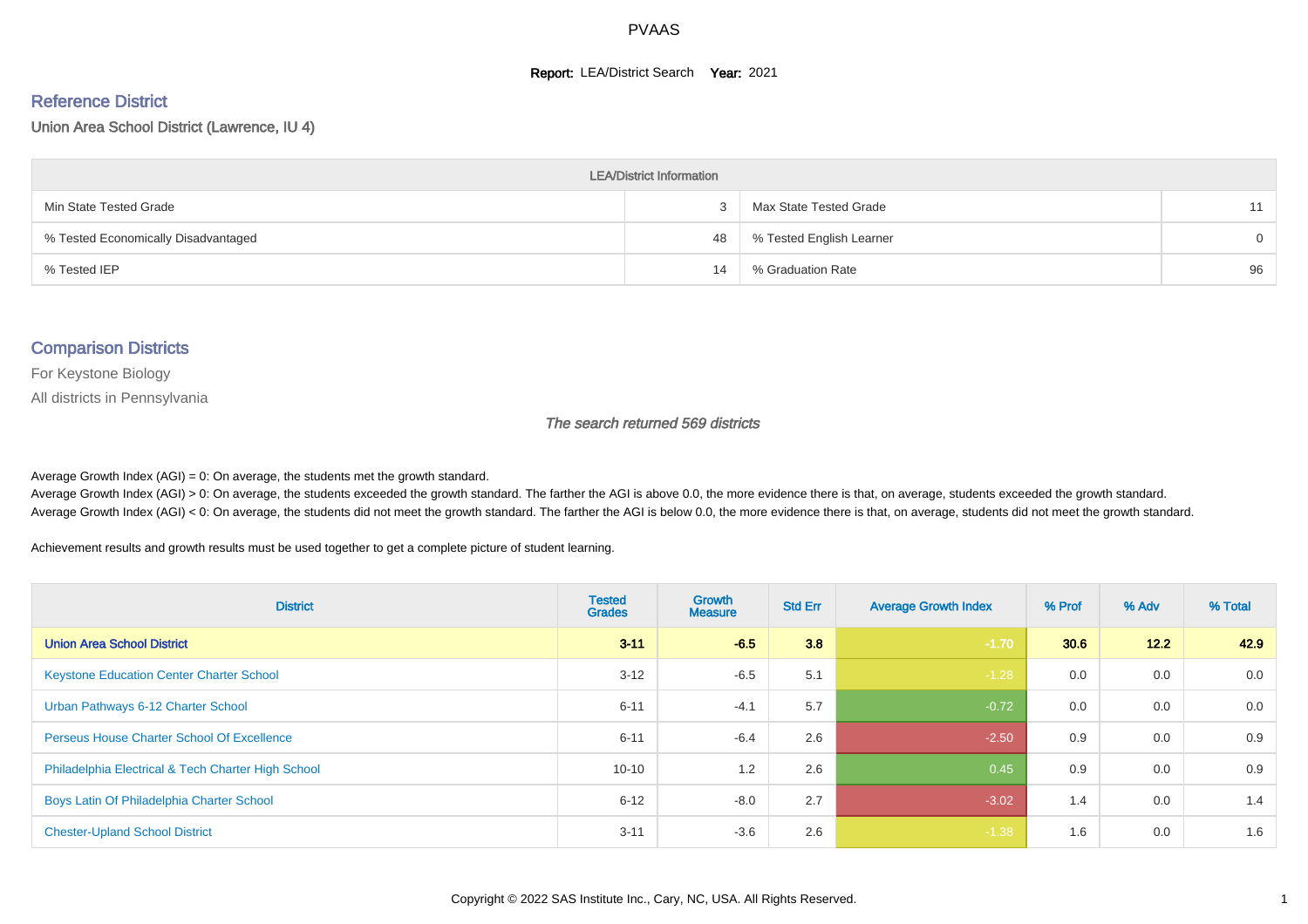| <b>District</b>                                                       | <b>Tested</b><br><b>Grades</b> | <b>Growth</b><br><b>Measure</b> | <b>Std Err</b> | <b>Average Growth Index</b> | % Prof | % Adv   | % Total |
|-----------------------------------------------------------------------|--------------------------------|---------------------------------|----------------|-----------------------------|--------|---------|---------|
| <b>Union Area School District</b>                                     | $3 - 11$                       | $-6.5$                          | 3.8            | $-1.70$                     | 30.6   | 12.2    | 42.9    |
| <b>Aliquippa School District</b>                                      | $3 - 11$                       | $-20.0$                         | 3.6            | $-5.54$                     | 1.7    | 0.0     | 1.7     |
| <b>Innovative Arts Academy Charter School</b>                         | $6 - 11$                       | $-7.2$                          | 2.5            | $-2.83$                     | 2.0    | 0.0     | 2.0     |
| <b>Chester Charter Scholars Academy Charter School</b>                | $3 - 12$                       | $-6.2$                          | 3.3            | $-1.88$                     | 2.2    | $0.0\,$ | $2.2\,$ |
| La Academia Partnership Charter School                                | $6 - 11$                       | $-15.5$                         | 5.7            | $-2.70$                     | 2.3    | 0.0     | 2.3     |
| People For People Charter School                                      | $3 - 12$                       | 6.4                             | 5.6            | $1.15$                      | 2.4    | 0.0     | 2.4     |
| <b>Sto-Rox School District</b>                                        | $3 - 10$                       | $-7.0$                          | 3.5            | $-1.99$                     | 3.2    | $0.0\,$ | 3.2     |
| <b>Mastery Charter School - Gratz Campus</b>                          | $7 - 10$                       | $-9.5$                          | 4.6            | $-2.09$                     | 0.0    | 3.4     | 3.4     |
| <b>Universal Audenried Charter School</b>                             | $9 - 11$                       | $-3.8$                          | 2.5            | $-1.53$                     | 3.0    | 0.5     | 3.5     |
| <b>Tech Freire Charter School</b>                                     | $9 - 11$                       | 0.7                             | $2.5\,$        | 0.27                        | 3.6    | 0.0     | 3.6     |
| <b>York City School District</b>                                      | $3 - 12$                       | $-17.7$                         | 1.8            | $-10.05$                    | 3.2    | 0.7     | 3.9     |
| <b>Clairton City School District</b>                                  | $3 - 11$                       | $-1.6$                          | 5.0            | $-0.32$                     | 3.8    | 0.5     | 4.4     |
| Aspira Bilingual Cyber Charter School                                 | $3 - 11$                       | 5.1                             | 5.8            | 0.87                        | 4.8    | 0.0     | 4.8     |
| <b>Claysburg-Kimmel School District</b>                               | $3 - 11$                       | $-1.2$                          | 5.2            | $-0.22$                     | 5.0    | 0.0     | $5.0$   |
| <b>West Side CTC</b>                                                  | $9 - 10$                       | $-32.0$                         | 3.9            | $-8.16$                     | 5.9    | 0.0     | 5.9     |
| <b>Allentown City School District</b>                                 | $3 - 12$                       | $-16.9$                         | 1.4            | $-12.37$                    | 5.9    | 0.4     | 6.3     |
| Morrisville Borough School District                                   | $3 - 11$                       | $-13.1$                         | 3.7            | $-3.52$                     | 4.9    | 1.6     | 6.6     |
| <b>Belmont Charter School</b>                                         | $3 - 10$                       | 2.2                             | 3.4            | 0.64                        | 5.3    | 1.8     | 7.0     |
| <b>Lawrence County CTC</b>                                            | $10 - 11$                      | $-9.8$                          | 3.7            | $-2.68$                     | 7.3    | 0.0     | 7.3     |
| <b>Propel Charter School-Homestead</b>                                | $3 - 11$                       | $-5.0$                          | 3.9            | $-1.27$                     | 7.3    | 0.0     | $7.3$   |
| <b>Turkeyfoot Valley Area School District</b>                         | $3 - 12$                       | $-15.4$                         | 5.8            | $-2.66$                     | 3.8    | 3.8     | $7.6$   |
| Preparatory Charter School Of Mathematics, Science, Tech, And Careers | $9 - 10$                       | $-5.1$                          | 2.5            | $-2.03$                     | 6.3    | 1.4     | 7.7     |
| <b>Propel Charter School-Montour</b>                                  | $3 - 10$                       | $-3.4$                          | 3.6            | $-0.93$                     | 7.7    | 0.0     | 7.7     |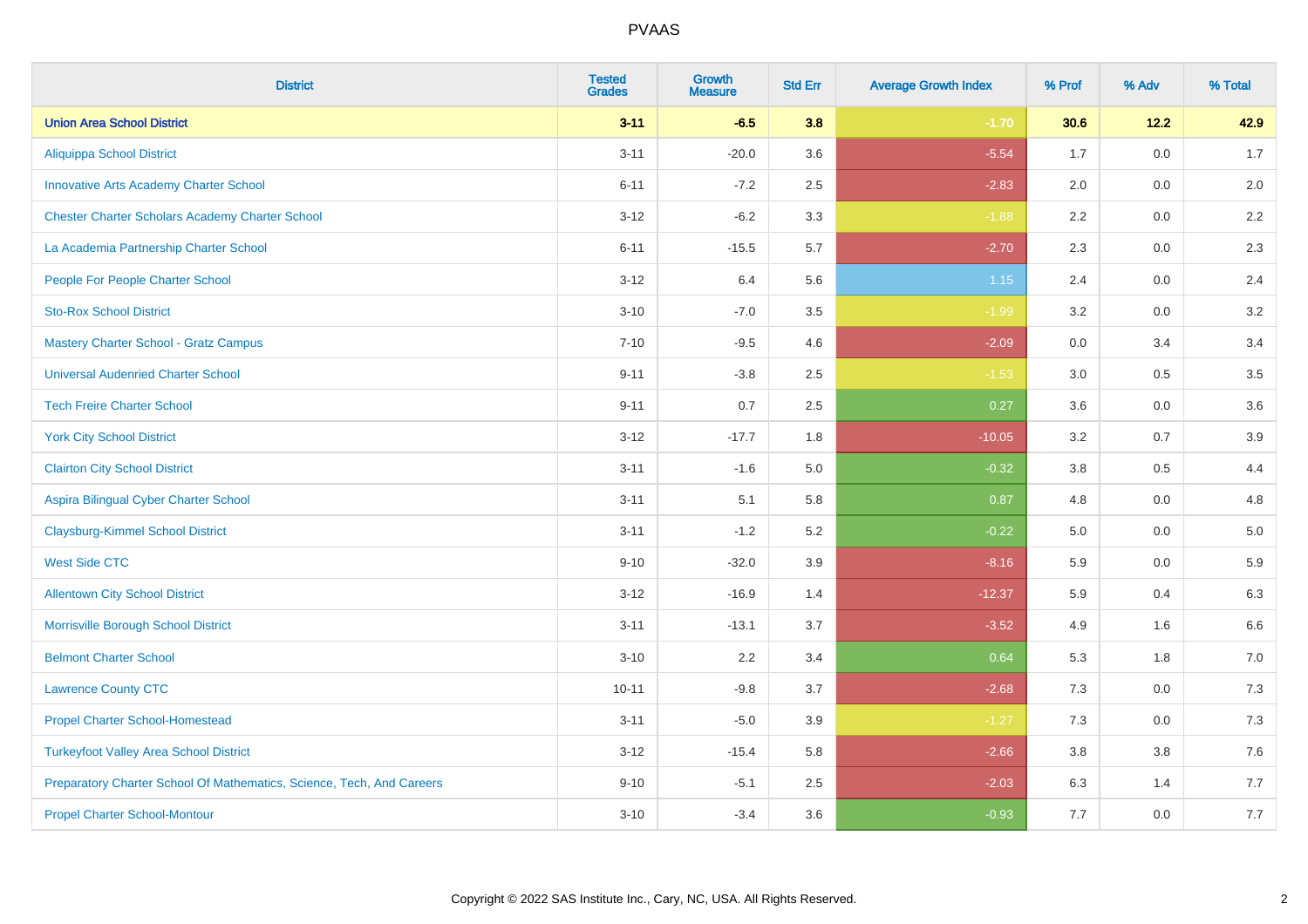| <b>District</b>                                   | <b>Tested</b><br><b>Grades</b> | <b>Growth</b><br><b>Measure</b> | <b>Std Err</b> | <b>Average Growth Index</b> | % Prof | % Adv   | % Total |
|---------------------------------------------------|--------------------------------|---------------------------------|----------------|-----------------------------|--------|---------|---------|
| <b>Union Area School District</b>                 | $3 - 11$                       | $-6.5$                          | 3.8            | $-1.70$                     | 30.6   | 12.2    | 42.9    |
| <b>Harrisburg City School District</b>            | $3 - 11$                       | $-0.2$                          | 2.0            | $-0.11$                     | 6.0    | 2.0     | 8.0     |
| Propel Charter School - Braddock Hills            | $3 - 11$                       | $-2.1$                          | 3.3            | $-0.63$                     | 4.8    | 3.2     | 8.1     |
| Lincoln Leadership Academy Charter School         | $3 - 12$                       | $-7.4$                          | 3.7            | $-1.99$                     | 6.4    | 2.1     | 8.5     |
| Dr Robert Ketterer Charter School Inc             | $6 - 12$                       | 7.1                             | 4.3            | 1.66                        | 7.3    | 1.7     | 9.0     |
| <b>Shade-Central City School District</b>         | $3 - 11$                       | $-14.6$                         | 4.0            | $-3.68$                     | 9.6    | 0.0     | 9.6     |
| <b>Executive Education Academy Charter School</b> | $3 - 10$                       | $-14.6$                         | 3.0            | $-4.81$                     | 8.5    | 1.2     | 9.8     |
| <b>Tacony Academy Charter School</b>              | $3 - 11$                       | $-12.9$                         | 3.3            | $-3.90$                     | 8.6    | 1.4     | 10.0    |
| <b>KIPP Dubois Charter School</b>                 | $9 - 10$                       | $-3.0$                          | 3.1            | $-0.95$                     | 10.0   | 0.0     | 10.0    |
| <b>Sugar Valley Rural Charter School</b>          | $3 - 11$                       | $-3.6$                          | 3.7            | $-0.98$                     | 10.3   | 0.0     | 10.3    |
| <b>Woodland Hills School District</b>             | $3 - 12$                       | $-4.2$                          | 2.5            | $-1.66$                     | 10.1   | 1.4     | 11.5    |
| <b>Greater Johnstown School District</b>          | $3 - 11$                       | $-3.5$                          | 2.4            | $-1.45$                     | 10.3   | 1.3     | 11.5    |
| Esperanza Cyber Charter School                    | $3 - 11$                       | 7.1                             | 6.1            | $1.15$                      | 8.8    | 2.9     | 11.8    |
| New Kensington-Arnold School District             | $3 - 11$                       | $-5.8$                          | 3.2            | $-1.80$                     | 10.8   | 1.2     | 12.0    |
| <b>Big Beaver Falls Area School District</b>      | $3 - 11$                       | $-17.9$                         | 2.8            | $-6.27$                     | 9.4    | 2.8     | 12.2    |
| <b>Multicultural Academy Charter School</b>       | $9 - 11$                       | 6.0                             | 3.4            | 1.77                        | 12.3   | $0.0\,$ | 12.3    |
| Norristown Area School District                   | $3 - 12$                       | $-25.4$                         | 1.7            | $-15.35$                    | 10.6   | 1.8     | 12.4    |
| Community Academy Of Philadelphia Charter School  | $3 - 11$                       | 0.1                             | 2.6            | 0.06                        | 9.7    | 2.6     | 12.4    |
| <b>Mastery Charter School - Thomas Campus</b>     | $3 - 10$                       | 7.9                             | 5.7            | 1.39                        | 12.5   | 0.0     | 12.5    |
| <b>Lancaster School District</b>                  | $3 - 12$                       | $-10.0$                         | 1.4            | $-7.22$                     | 9.0    | 3.9     | 12.8    |
| Mastery Charter School - Shoemaker Campus         | $7 - 10$                       | $-2.3$                          | 2.8            | $-0.81$                     | 10.1   | 3.7     | 13.8    |
| <b>Steelton-Highspire School District</b>         | $3 - 11$                       | $-5.3$                          | 3.2            | $-1.65$                     | 13.9   | $0.0\,$ | 13.9    |
| <b>Tussey Mountain School District</b>            | $3 - 12$                       | $-13.0$                         | 3.3            | $-3.93$                     | 11.1   | 3.2     | 14.3    |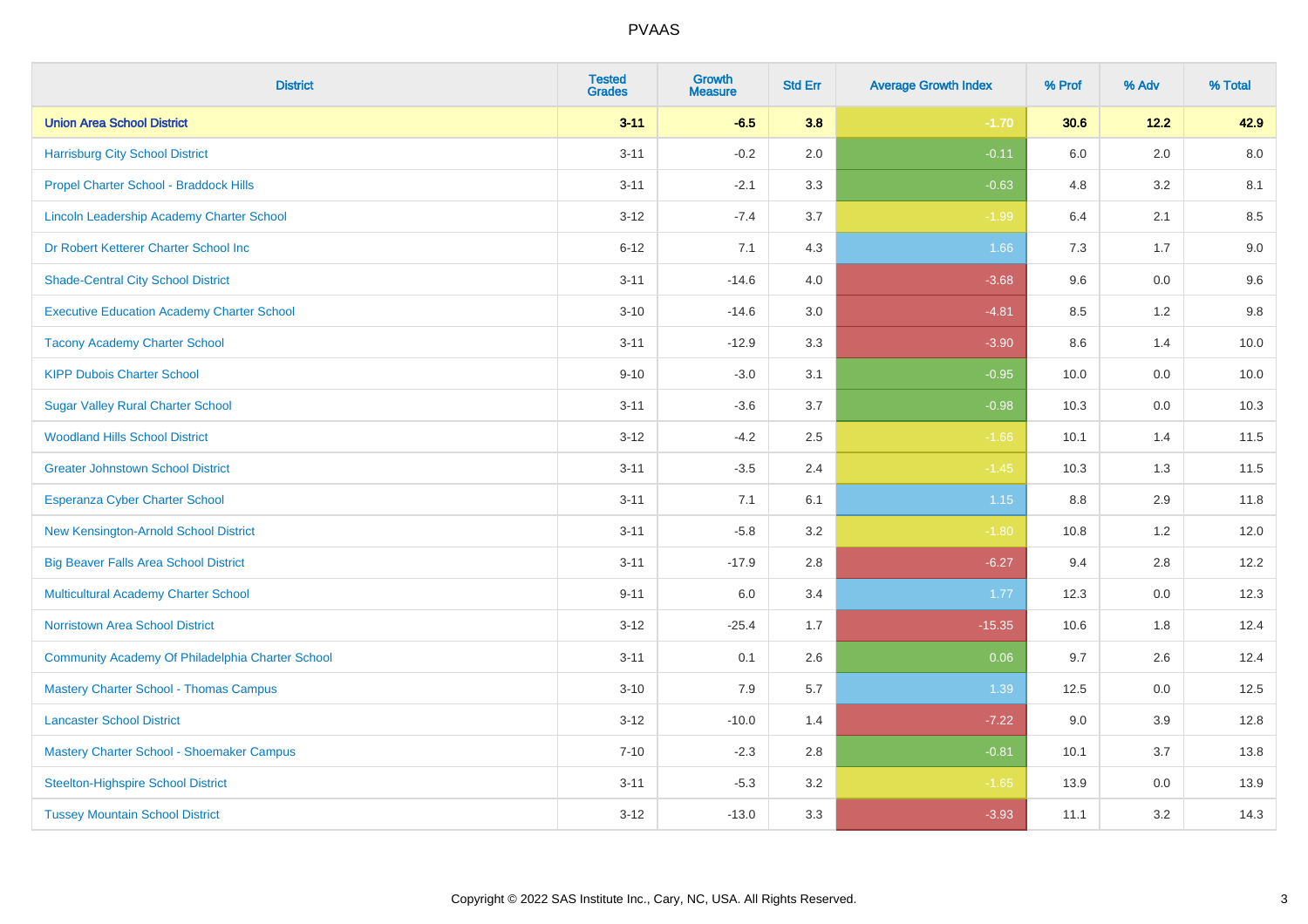| <b>District</b>                          | <b>Tested</b><br><b>Grades</b> | <b>Growth</b><br><b>Measure</b> | <b>Std Err</b> | <b>Average Growth Index</b> | % Prof | % Adv   | % Total |
|------------------------------------------|--------------------------------|---------------------------------|----------------|-----------------------------|--------|---------|---------|
| <b>Union Area School District</b>        | $3 - 11$                       | $-6.5$                          | 3.8            | $-1.70$                     | 30.6   | 12.2    | 42.9    |
| <b>Shenandoah Valley School District</b> | $3 - 11$                       | $-4.5$                          | 3.5            | $-1.29$                     | 14.3   | $0.0\,$ | 14.3    |
| <b>Cornell School District</b>           | $3 - 11$                       | $-5.5$                          | 4.6            | $-1.20$                     | 11.3   | 3.2     | 14.5    |
| <b>Washington School District</b>        | $3 - 11$                       | $-15.9$                         | 2.9            | $-5.44$                     | 12.9   | 1.7     | 14.7    |
| <b>Hanover Area School District</b>      | $3 - 11$                       | $-14.7$                         | 4.7            | $-3.13$                     | 12.1   | 3.0     | 15.2    |
| Imhotep Institute Charter High School    | $9 - 11$                       | $-17.6$                         | 5.8            | $-3.03$                     | 15.4   | 0.0     | 15.4    |
| <b>Blacklick Valley School District</b>  | $3 - 11$                       | $-0.9$                          | 3.9            | $-0.23$                     | 7.7    | 7.7     | 15.4    |
| <b>Coatesville Area School District</b>  | $3 - 11$                       | $-9.5$                          | 1.6            | $-5.81$                     | 12.8   | 3.3     | 16.2    |
| <b>Rochester Area School District</b>    | $3 - 11$                       | $-5.7$                          | 3.9            | $-1.45$                     | 14.9   | 2.1     | 17.0    |
| <b>Muhlenberg School District</b>        | $3 - 10$                       | $-17.8$                         | 1.9            | $-9.34$                     | 12.4   | 4.6     | 17.0    |
| <b>City CHS</b>                          | $10 - 11$                      | $-5.6$                          | 2.4            | $-2.34$                     | 15.9   | 1.5     | 17.4    |
| Esperanza Academy Charter School         | $4 - 11$                       | 2.1                             | 2.1            | 1.01                        | 14.2   | 3.6     | 17.8    |
| <b>Wilkes-Barre Area School District</b> | $3 - 11$                       | $-12.4$                         | 2.4            | $-5.18$                     | 14.2   | 3.7     | 17.9    |
| <b>Sharon City School District</b>       | $3 - 11$                       | $-6.5$                          | 2.3            | $-2.79$                     | 13.1   | $5.0\,$ | 18.1    |
| <b>Bristol Township School District</b>  | $3 - 11$                       | $-7.4$                          | 1.4            | $-5.32$                     | 13.8   | 4.6     | 18.4    |
| <b>Mcguffey School District</b>          | $3 - 11$                       | $-12.1$                         | 3.0            | $-4.06$                     | 12.8   | 5.9     | 18.6    |
| <b>Burgettstown Area School District</b> | $3 - 11$                       | $-11.2$                         | 3.2            | $-3.46$                     | 16.0   | 2.7     | 18.7    |
| <b>Columbia Borough School District</b>  | $3 - 12$                       | $-1.1$                          | 3.6            | $-0.31$                     | 17.2   | 1.7     | 19.0    |
| <b>Achievement House Charter School</b>  | $7 - 11$                       | $-8.2$                          | 3.6            | $-2.28$                     | 16.7   | 2.8     | 19.4    |
| <b>New Castle Area School District</b>   | $3 - 12$                       | $-13.6$                         | 2.3            | $-5.99$                     | 17.6   | 2.0     | 19.5    |
| <b>Frazier School District</b>           | $3 - 11$                       | $-18.9$                         | 3.4            | $-5.49$                     | 18.3   | 1.4     | 19.7    |
| <b>West Mifflin Area School District</b> | $3 - 12$                       | $-11.9$                         | 2.5            | $-4.77$                     | 15.9   | 4.0     | 19.9    |
| <b>Erie City School District</b>         | $3 - 12$                       | $-4.5$                          | 1.4            | $-3.09$                     | 13.4   | 6.7     | 20.1    |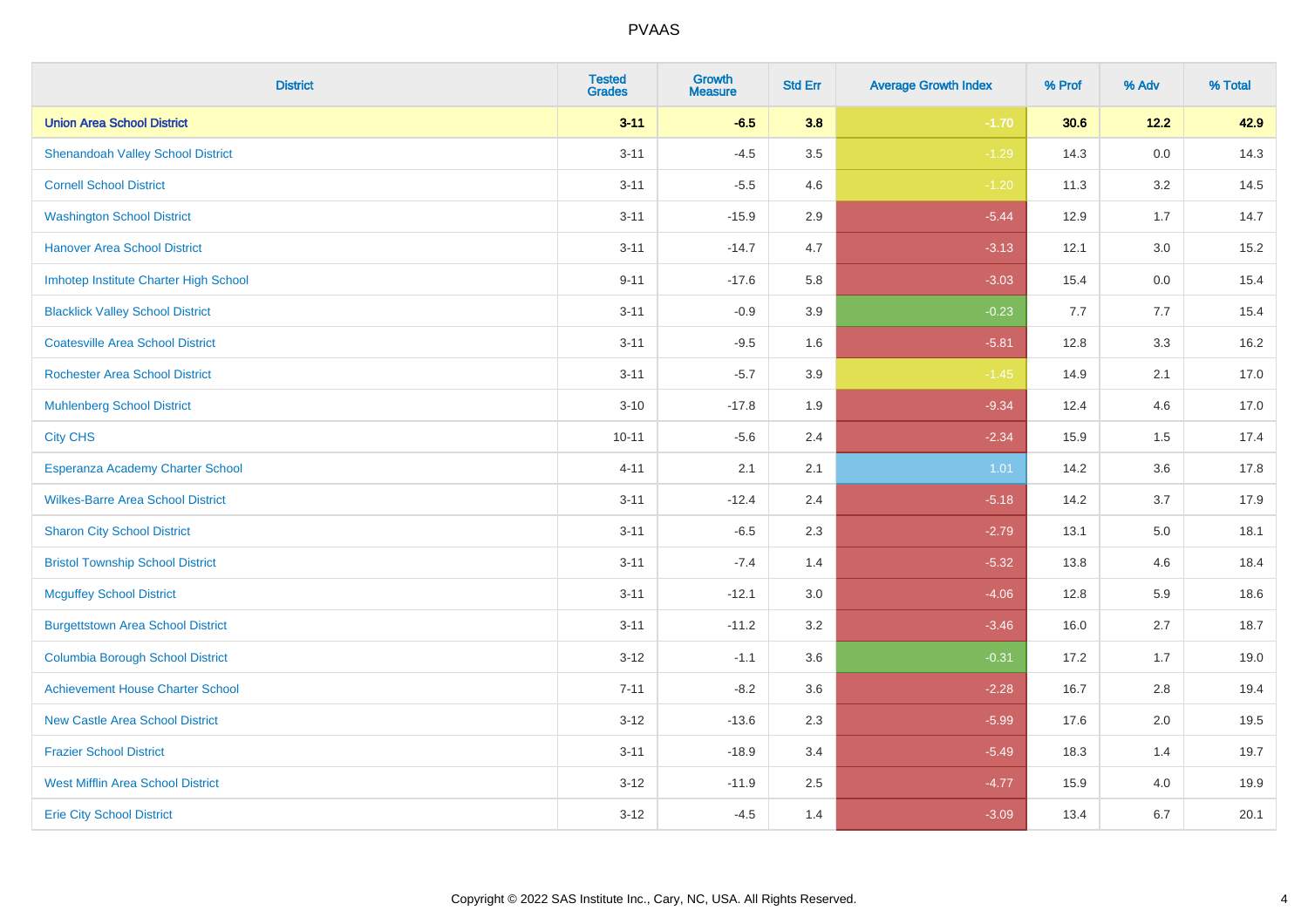| <b>District</b>                                         | <b>Tested</b><br><b>Grades</b> | <b>Growth</b><br><b>Measure</b> | <b>Std Err</b> | <b>Average Growth Index</b> | % Prof | % Adv   | % Total |
|---------------------------------------------------------|--------------------------------|---------------------------------|----------------|-----------------------------|--------|---------|---------|
| <b>Union Area School District</b>                       | $3 - 11$                       | $-6.5$                          | 3.8            | $-1.70$                     | 30.6   | 12.2    | 42.9    |
| <b>Dunmore School District</b>                          | $3 - 11$                       | $-12.2$                         | 2.7            | $-4.51$                     | 15.0   | 5.3     | 20.4    |
| Jefferson County-Dubois AVTS                            | $9 - 11$                       | $-11.7$                         | 3.1            | $-3.72$                     | 17.6   | 2.8     | 20.4    |
| <b>Mastery Charter School - Pickett Campus</b>          | $6 - 10$                       | 2.7                             | 4.2            | 0.65                        | 20.6   | $0.0\,$ | 20.6    |
| <b>MaST Community Charter School II</b>                 | $3 - 10$                       | 1.4                             | 3.0            | 0.45                        | 16.1   | 4.6     | 20.7    |
| <b>Farrell Area School District</b>                     | $3 - 11$                       | $-1.9$                          | 4.2            | $-0.44$                     | 9.3    | 11.6    | 20.9    |
| <b>William Penn School District</b>                     | $3 - 12$                       | 7.0                             | 1.9            | 3.61                        | 14.0   | 7.2     | 21.3    |
| Hope For Hyndman Charter School                         | $3 - 11$                       | 5.1                             | 5.8            | 0.88                        | 14.3   | 7.1     | 21.4    |
| <b>Lebanon School District</b>                          | $3 - 11$                       | $-1.2$                          | 1.9            | $-0.63$                     | 15.2   | 6.4     | 21.6    |
| <b>Carbon Career &amp; Technical Institute</b>          | $9 - 11$                       | $-9.3$                          | 3.2            | $-2.92$                     | 19.6   | 2.2     | 21.7    |
| <b>Williams Valley School District</b>                  | $3 - 11$                       | 2.6                             | 3.7            | 0.69                        | 17.0   | 5.1     | 22.0    |
| <b>Southeast Delco School District</b>                  | $3 - 10$                       | 3.9                             | 3.5            | 1.12                        | 18.6   | 3.4     | 22.0    |
| <b>Williamsburg Community School District</b>           | $3 - 11$                       | $-16.9$                         | 4.1            | $-4.14$                     | 22.4   | $0.0\,$ | 22.4    |
| <b>Antietam School District</b>                         | $3 - 10$                       | $-9.5$                          | 3.7            | $-2.57$                     | 20.9   | 1.5     | 22.4    |
| <b>Pittsburgh School District</b>                       | $3 - 11$                       | $-13.0$                         | 1.1            | $-12.25$                    | 16.1   | 6.5     | 22.6    |
| <b>Mount Carmel Area School District</b>                | $3 - 11$                       | $-7.9$                          | 2.3            | $-3.38$                     | 18.2   | 4.4     | 22.6    |
| <b>Columbia-Montour AVTS</b>                            | $9 - 10$                       | $-7.1$                          | 2.8            | $-2.52$                     | 19.5   | 3.2     | 22.7    |
| <b>Reading School District</b>                          | $3 - 11$                       | 4.3                             | 1.2            | 3.71                        | 16.8   | 6.0     | 22.8    |
| Philadelphia City School District                       | $3 - 12$                       | $-7.8$                          | 0.6            | $-13.43$                    | 16.4   | 6.5     | 22.9    |
| <b>Fannett-Metal School District</b>                    | $3 - 11$                       | $-22.3$                         | 4.8            | $-4.65$                     | 16.4   | 6.6     | 23.0    |
| <b>Redbank Valley School District</b>                   | $3 - 11$                       | $-7.5$                          | 3.1            | $-2.41$                     | 12.4   | 10.6    | 23.1    |
| Center For Student Learning Charter School At Pennsbury | $6 - 12$                       | $-3.3$                          | 6.0            | $-0.55$                     | 23.1   | 0.0     | 23.1    |
| <b>Greater Nanticoke Area School District</b>           | $3 - 12$                       | $-6.8$                          | 2.6            | $-2.58$                     | 15.2   | 8.9     | 24.1    |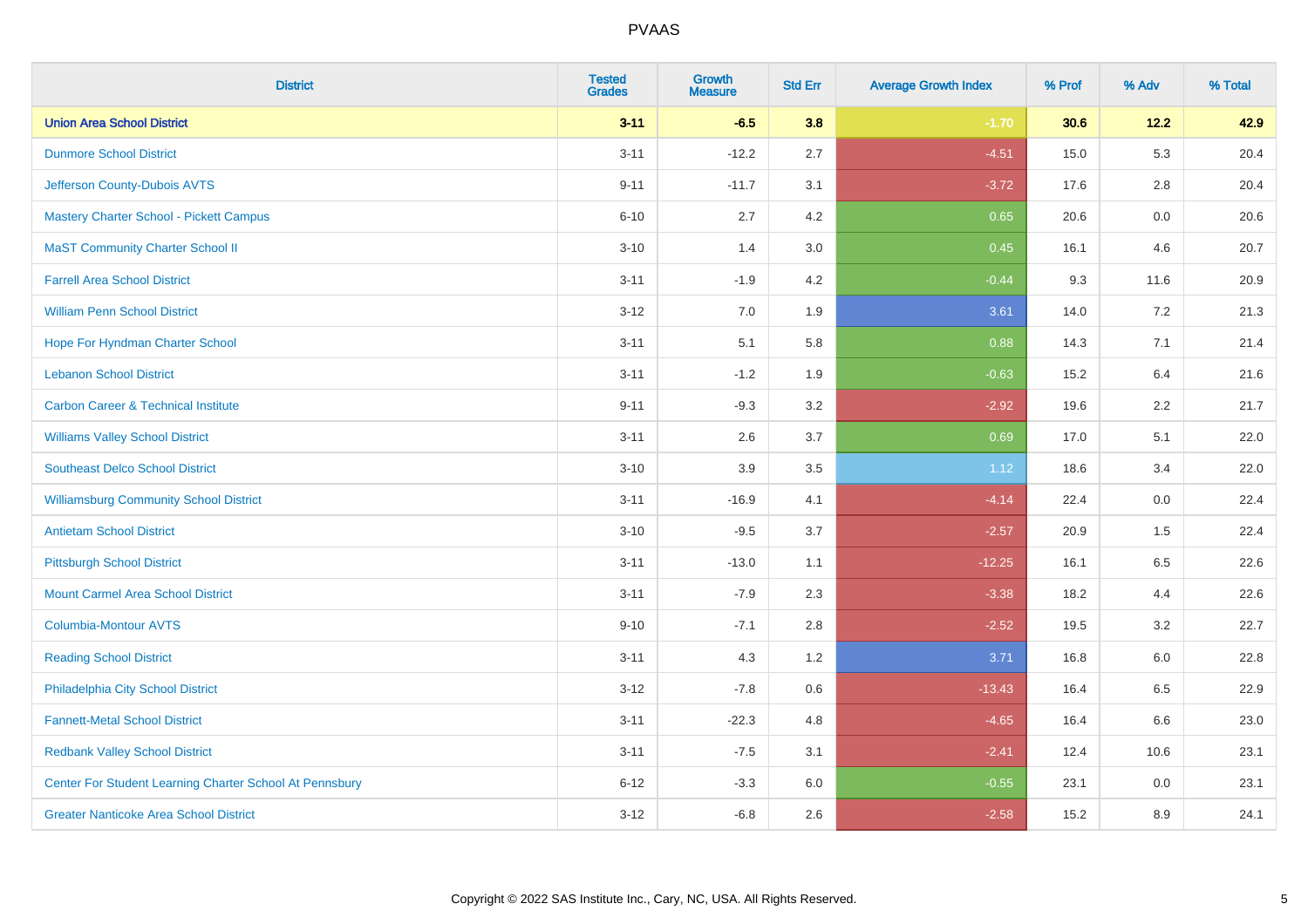| <b>District</b>                                   | <b>Tested</b><br><b>Grades</b> | <b>Growth</b><br><b>Measure</b> | <b>Std Err</b> | <b>Average Growth Index</b> | % Prof | % Adv   | % Total |
|---------------------------------------------------|--------------------------------|---------------------------------|----------------|-----------------------------|--------|---------|---------|
| <b>Union Area School District</b>                 | $3 - 11$                       | $-6.5$                          | 3.8            | $-1.70$                     | 30.6   | 12.2    | 42.9    |
| <b>Tidioute Community Charter School</b>          | $3 - 11$                       | 0.8                             | 4.4            | 0.19                        | 18.1   | 6.9     | 25.0    |
| Maritime Academy Charter School                   | $3 - 10$                       | 13.2                            | 3.1            | 4.29                        | 24.0   | 1.3     | 25.3    |
| <b>Mckeesport Area School District</b>            | $3 - 12$                       | 4.6                             | 2.2            | 2.14                        | 21.1   | 4.4     | 25.5    |
| Philadelphia Academy Charter School               | $3 - 11$                       | $-14.7$                         | 2.7            | $-5.42$                     | 21.6   | 3.9     | 25.5    |
| <b>York Academy Regional Charter School</b>       | $3 - 11$                       | $-2.3$                          | 4.4            | $-0.52$                     | 23.5   | 2.0     | 25.5    |
| Jim Thorpe Area School District                   | $3 - 11$                       | $-10.9$                         | 2.4            | $-4.48$                     | 19.5   | $6.0\,$ | 25.5    |
| Northern Lebanon School District                  | $3 - 11$                       | $-0.7$                          | 2.3            | $-0.29$                     | 18.8   | 6.8     | 25.6    |
| <b>Mount Union Area School District</b>           | $3 - 10$                       | $-2.5$                          | 2.8            | $-0.89$                     | 19.8   | 5.8     | 25.6    |
| Penn Hills School District                        | $3 - 11$                       | 0.0                             | 2.4            | 0.02                        | 18.4   | 7.1     | 25.6    |
| <b>Pottstown School District</b>                  | $3 - 12$                       | 2.0                             | 2.2            | 0.88                        | 19.4   | $6.2\,$ | 25.6    |
| Mastery Charter School - Hardy Williams           | $3 - 11$                       | 6.6                             | 3.0            | 2.21                        | 24.7   | 1.2     | 25.9    |
| Pennsylvania Distance Learning Charter School     | $3 - 12$                       | 6.8                             | 3.4            | 1.99                        | 19.8   | $6.2\,$ | 25.9    |
| Meyersdale Area School District                   | $3 - 11$                       | $-16.1$                         | 3.3            | $-4.94$                     | 20.3   | 5.8     | 26.1    |
| South Allegheny School District                   | $3 - 11$                       | $-0.9$                          | 3.1            | $-0.30$                     | 23.8   | 2.5     | 26.2    |
| <b>Mastery Charter High School-Lenfest Campus</b> | $7 - 11$                       | $-1.8$                          | 5.8            | $-0.30$                     | 26.3   | 0.0     | 26.3    |
| <b>New Foundations Charter School</b>             | $3 - 11$                       | 0.6                             | 2.2            | 0.29                        | 22.4   | 4.0     | 26.4    |
| <b>York Co School Of Technology</b>               | $9 - 12$                       | $-10.9$                         | 1.6            | $-6.79$                     | 22.6   | 4.0     | 26.6    |
| <b>Central Cambria School District</b>            | $3 - 11$                       | $-12.7$                         | 2.3            | $-5.61$                     | 19.4   | 7.4     | 26.9    |
| <b>Roberto Clemente Charter School</b>            | $3 - 12$                       | $-3.3$                          | 4.1            | $-0.79$                     | 22.7   | 4.6     | 27.3    |
| <b>Carmichaels Area School District</b>           | $3 - 10$                       | $-7.0$                          | 3.1            | $-2.30$                     | 17.8   | 9.6     | 27.4    |
| <b>Moniteau School District</b>                   | $3 - 11$                       | $-11.8$                         | 2.9            | $-4.07$                     | 22.6   | 5.0     | 27.6    |
| <b>Scranton School District</b>                   | $3 - 12$                       | $-10.1$                         | 2.5            | $-4.04$                     | 20.0   | 7.7     | 27.7    |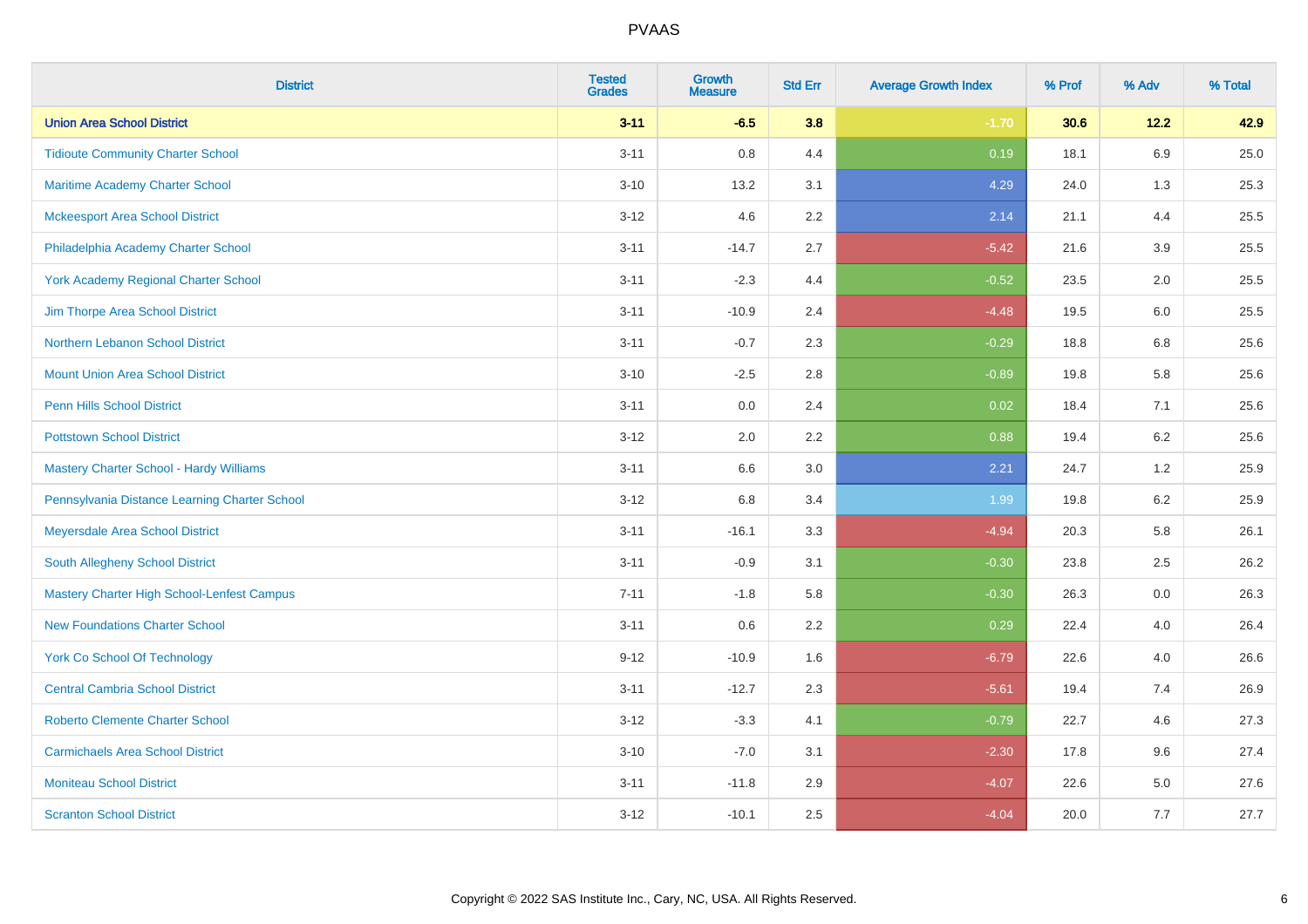| <b>District</b>                                   | <b>Tested</b><br><b>Grades</b> | <b>Growth</b><br><b>Measure</b> | <b>Std Err</b> | <b>Average Growth Index</b> | % Prof | % Adv   | % Total |
|---------------------------------------------------|--------------------------------|---------------------------------|----------------|-----------------------------|--------|---------|---------|
| <b>Union Area School District</b>                 | $3 - 11$                       | $-6.5$                          | 3.8            | $-1.70$                     | 30.6   | 12.2    | 42.9    |
| Lehigh Valley Academy Regional Charter School     | $3 - 11$                       | $-5.9$                          | 3.0            | $-1.98$                     | 20.0   | 7.7     | 27.7    |
| <b>Northern Cambria School District</b>           | $3 - 11$                       | $-0.3$                          | 3.4            | $-0.09$                     | 26.5   | 1.2     | 27.7    |
| <b>Central Fulton School District</b>             | $3 - 11$                       | $-13.3$                         | 3.2            | $-4.20$                     | 18.1   | 9.7     | 27.8    |
| <b>Penns Manor Area School District</b>           | $3 - 12$                       | $-1.9$                          | 3.5            | $-0.55$                     | 24.2   | 3.8     | 28.0    |
| <b>Blairsville-Saltsburg School District</b>      | $3 - 11$                       | $-7.5$                          | 2.8            | $-2.67$                     | 20.1   | 8.2     | 28.3    |
| <b>Union School District</b>                      | $3 - 12$                       | 2.5                             | 3.7            | 0.69                        | 17.9   | 10.4    | 28.4    |
| <b>East Allegheny School District</b>             | $3 - 11$                       | $-6.4$                          | 3.0            | $-2.11$                     | 21.0   | 7.4     | 28.4    |
| <b>Susq-Cyber Charter School</b>                  | $9 - 11$                       | $-3.2$                          | 5.8            | $-0.54$                     | 23.8   | 4.8     | 28.6    |
| <b>Williamsport Area School District</b>          | $3 - 11$                       | $-11.7$                         | 1.4            | $-8.29$                     | 18.2   | 10.5    | 28.7    |
| <b>Conemaugh Valley School District</b>           | $3 - 12$                       | $-6.3$                          | 4.1            | $-1.54$                     | 23.7   | 5.1     | 28.8    |
| Ambridge Area School District                     | $3 - 12$                       | $-19.4$                         | 2.5            | $-7.64$                     | 23.2   | 5.6     | 28.9    |
| <b>Hanover Public School District</b>             | $3 - 11$                       | $-12.4$                         | 2.7            | $-4.50$                     | 22.7   | $6.2\,$ | 28.9    |
| Pennsylvania Cyber Charter School                 | $3 - 11$                       | 0.6                             | 1.5            | 0.37                        | 20.8   | 8.1     | 28.9    |
| <b>Ferndale Area School District</b>              | $3 - 10$                       | $-1.1$                          | 4.1            | $-0.27$                     | 21.0   | 7.9     | 29.0    |
| <b>Westinghouse Arts Academy Charter School</b>   | $9 - 10$                       | $-6.0$                          | 3.3            | $-1.81$                     | 20.2   | $8.9\,$ | 29.1    |
| <b>Connellsville Area School District</b>         | $3 - 11$                       | $-5.3$                          | 2.0            | $-2.67$                     | 24.2   | 5.0     | 29.1    |
| <b>Environmental Charter School At Frick Park</b> | $3-9$                          | $-6.2$                          | 3.7            | $-1.67$                     | 25.9   | 3.4     | 29.3    |
| <b>Shamokin Area School District</b>              | $3 - 11$                       | $-2.6$                          | 2.5            | $-1.06$                     | 19.6   | $9.8\,$ | 29.3    |
| <b>Dauphin County Technical School</b>            | $9 - 11$                       | $-3.9$                          | 2.3            | $-1.67$                     | 18.3   | 11.1    | 29.3    |
| <b>Hazleton Area School District</b>              | $3 - 11$                       | 6.0                             | 1.6            | 3.85                        | 20.5   | 9.0     | 29.5    |
| <b>Pottsville Area School District</b>            | $3-12$                         | $-4.9$                          | 2.1            | $-2.36$                     | 21.8   | 7.9     | 29.6    |
| <b>Mahanoy Area School District</b>               | $3 - 10$                       | $-3.4$                          | 3.1            | $-1.07$                     | 21.4   | 8.6     | 30.0    |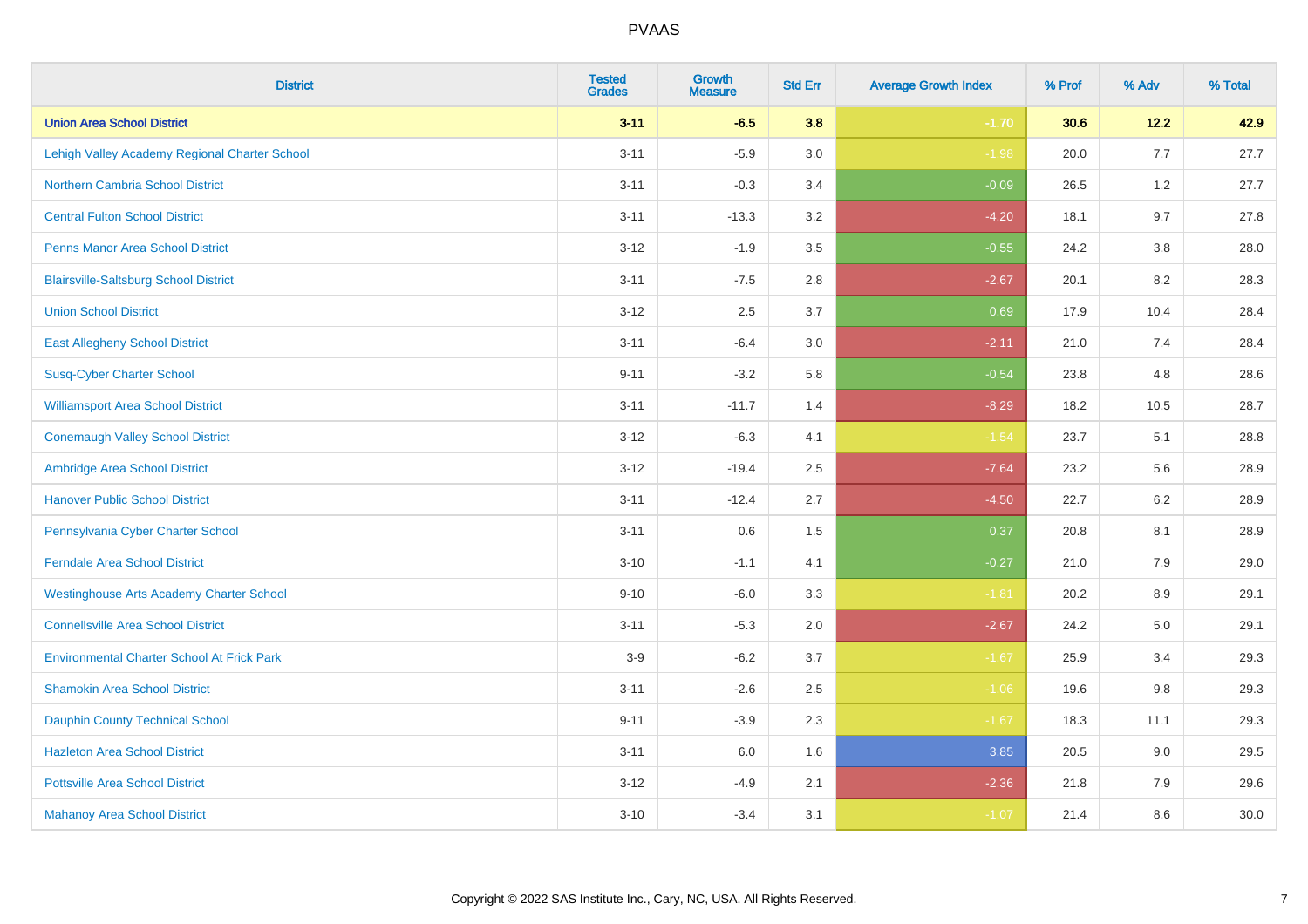| <b>District</b>                             | <b>Tested</b><br><b>Grades</b> | Growth<br><b>Measure</b> | <b>Std Err</b> | <b>Average Growth Index</b> | % Prof | % Adv   | % Total  |
|---------------------------------------------|--------------------------------|--------------------------|----------------|-----------------------------|--------|---------|----------|
| <b>Union Area School District</b>           | $3 - 11$                       | $-6.5$                   | 3.8            | $-1.70$                     | 30.6   | 12.2    | 42.9     |
| Insight PA Cyber Charter School             | $3 - 11$                       | $-9.4$                   | 5.8            | $-1.62$                     | 25.6   | 4.6     | 30.2     |
| <b>Carbondale Area School District</b>      | $3 - 10$                       | $-2.8$                   | 3.2            | $-0.87$                     | 27.5   | 2.9     | 30.4     |
| <b>Brownsville Area School District</b>     | $3 - 12$                       | 3.9                      | 3.8            | 1.04                        | 22.0   | $8.5\,$ | $30.5\,$ |
| <b>Trinity Area School District</b>         | $3 - 11$                       | $-8.7$                   | 1.8            | $-4.87$                     | 20.9   | 9.8     | 30.8     |
| <b>East Lycoming School District</b>        | $3 - 11$                       | $-10.9$                  | 2.1            | $-5.08$                     | 22.5   | 8.2     | 30.8     |
| Jeannette City School District              | $3 - 11$                       | $-0.7$                   | 3.4            | $-0.20$                     | 26.8   | 4.1     | 30.9     |
| <b>Bristol Borough School District</b>      | $3 - 12$                       | $-5.9$                   | 2.9            | $-2.00$                     | 27.8   | 3.3     | 31.1     |
| Lackawanna Trail School District            | $3 - 10$                       | $-11.0$                  | 3.3            | $-3.35$                     | 13.1   | 18.0    | 31.2     |
| <b>Freedom Area School District</b>         | $3 - 11$                       | $-6.3$                   | 3.1            | $-2.04$                     | 22.9   | 8.4     | 31.3     |
| <b>Wyoming Valley West School District</b>  | $3 - 11$                       | $-5.5$                   | 2.3            | $-2.38$                     | 22.2   | 9.2     | 31.4     |
| <b>Monessen City School District</b>        | $3 - 10$                       | $-3.9$                   | 5.6            | $-0.69$                     | 21.0   | 10.5    | 31.6     |
| <b>Bethlehem Area School District</b>       | $3 - 11$                       | $-4.5$                   | 1.1            | $-3.91$                     | 20.4   | 11.3    | 31.7     |
| North Schuylkill School District            | $3 - 11$                       | $-4.7$                   | 2.2            | $-2.16$                     | 20.2   | 11.7    | 31.9     |
| <b>Susquehanna Township School District</b> | $3-12$                         | 3.9                      | 2.7            | 1.45                        | 19.0   | 13.1    | 32.0     |
| <b>Juniata Valley School District</b>       | $3 - 11$                       | 1.6                      | 3.2            | 0.51                        | 23.1   | 9.4     | 32.5     |
| <b>Cheltenham School District</b>           | $3 - 11$                       | $-17.6$                  | 2.0            | $-8.74$                     | 24.4   | 8.3     | 32.6     |
| <b>Wattsburg Area School District</b>       | $3 - 11$                       | 1.0                      | 2.7            | 0.36                        | 20.4   | 12.4    | 32.7     |
| <b>West York Area School District</b>       | $3 - 12$                       | $-9.8$                   | 2.7            | $-3.57$                     | 21.9   | 10.9    | 32.8     |
| <b>Corry Area School District</b>           | $3 - 11$                       | $-6.8$                   | 2.3            | $-3.01$                     | 24.0   | 8.8     | 32.8     |
| <b>Chartiers-Houston School District</b>    | $3 - 10$                       | $-16.5$                  | 3.5            | $-4.79$                     | 26.3   | 6.6     | 32.9     |
| <b>Carlynton School District</b>            | $3 - 11$                       | $-2.0$                   | 3.2            | $-0.62$                     | 27.9   | 5.2     | 33.1     |
| <b>Forbes Road School District</b>          | $3 - 11$                       | $-11.5$                  | 4.7            | $-2.43$                     | 23.1   | 10.3    | 33.3     |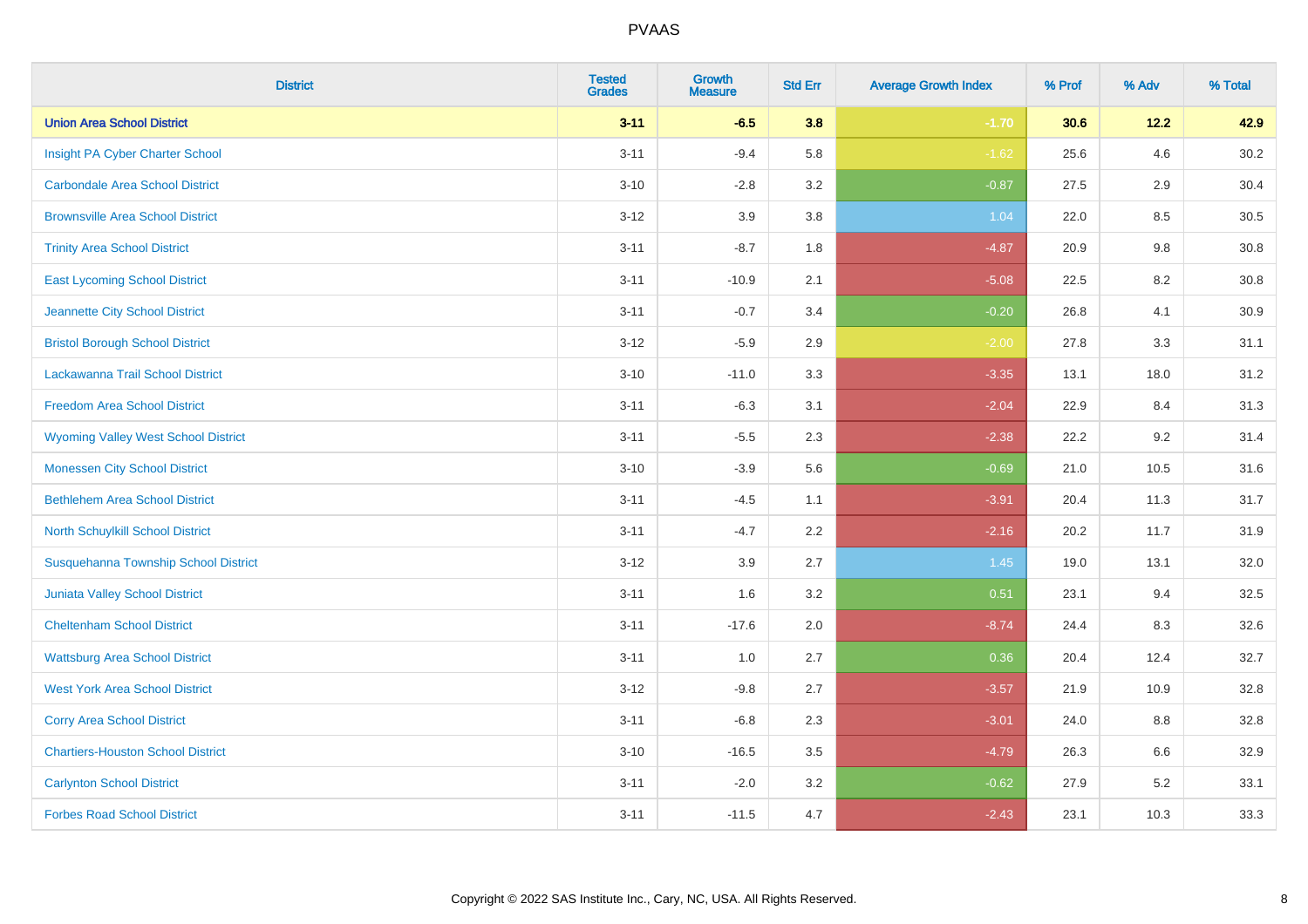| <b>District</b>                                | <b>Tested</b><br><b>Grades</b> | Growth<br><b>Measure</b> | <b>Std Err</b> | <b>Average Growth Index</b> | % Prof | % Adv   | % Total |
|------------------------------------------------|--------------------------------|--------------------------|----------------|-----------------------------|--------|---------|---------|
| <b>Union Area School District</b>              | $3 - 11$                       | $-6.5$                   | 3.8            | $-1.70$                     | 30.6   | 12.2    | 42.9    |
| <b>Titusville Area School District</b>         | $3 - 11$                       | $-5.0$                   | 2.5            | $-1.98$                     | 26.5   | 6.8     | 33.3    |
| <b>Harmony Area School District</b>            | $3 - 10$                       | $-5.7$                   | 5.0            | $-1.13$                     | 33.3   | 0.0     | 33.3    |
| <b>Berwick Area School District</b>            | $3 - 11$                       | $-6.9$                   | 2.4            | $-2.84$                     | 22.3   | 11.5    | 33.8    |
| Schuylkill Haven Area School District          | $3 - 11$                       | $-5.3$                   | 2.7            | $-1.96$                     | 22.2   | 11.6    | 33.8    |
| <b>Forest Area School District</b>             | $3 - 11$                       | $-1.8$                   | 4.7            | $-0.37$                     | 18.9   | 15.1    | 34.0    |
| <b>Interboro School District</b>               | $3 - 12$                       | $-8.4$                   | 2.0            | $-4.27$                     | 27.6   | 6.4     | 34.1    |
| <b>Milton Area School District</b>             | $3 - 11$                       | $-10.1$                  | 2.5            | $-4.04$                     | 23.0   | 11.3    | 34.2    |
| <b>Marion Center Area School District</b>      | $3 - 10$                       | 0.8                      | 2.9            | 0.27                        | 23.3   | 11.1    | 34.4    |
| Millersburg Area School District               | $3 - 11$                       | $-6.6$                   | 3.4            | $-1.92$                     | 24.1   | 10.3    | 34.5    |
| Lehigh Valley Charter High School For The Arts | $9 - 10$                       | $-11.8$                  | 2.5            | $-4.76$                     | 28.9   | 5.7     | 34.6    |
| <b>Tulpehocken Area School District</b>        | $3 - 12$                       | 1.0                      | 4.9            | 0.20                        | 11.5   | 23.1    | 34.6    |
| Jefferson-Morgan School District               | $3 - 10$                       | $-12.0$                  | 3.9            | $-3.09$                     | 28.6   | 6.1     | 34.7    |
| <b>Forest City Regional School District</b>    | $3-12$                         | $-1.2$                   | 3.6            | $-0.33$                     | 26.5   | 8.2     | 34.7    |
| <b>Towanda Area School District</b>            | $3 - 11$                       | $-4.0$                   | 2.6            | $-1.52$                     | 24.8   | $9.9\,$ | 34.8    |
| <b>Southern Fulton School District</b>         | $3 - 11$                       | $-5.1$                   | 4.0            | $-1.29$                     | 21.7   | 13.0    | 34.8    |
| <b>Bensalem Township School District</b>       | $3 - 11$                       | 1.0                      | 1.6            | 0.63                        | 24.3   | 10.7    | 34.9    |
| <b>Eastern Lebanon County School District</b>  | $3 - 11$                       | 4.0                      | 2.1            | 1.89                        | 23.5   | 11.5    | 35.0    |
| East Stroudsburg Area School District          | $3 - 11$                       | $-4.9$                   | 1.4            | $-3.38$                     | 22.7   | 12.5    | 35.2    |
| <b>Cranberry Area School District</b>          | $3-12$                         | $-0.9$                   | 3.1            | $-0.29$                     | 25.5   | 9.7     | 35.2    |
| <b>Commodore Perry School District</b>         | $3 - 11$                       | $-10.4$                  | 4.5            | $-2.30$                     | 29.4   | 5.9     | 35.3    |
| <b>Ellwood City Area School District</b>       | $3 - 11$                       | $-12.5$                  | 3.1            | $-4.00$                     | 26.7   | 8.7     | 35.4    |
| <b>Laurel Highlands School District</b>        | $3 - 11$                       | $-3.8$                   | 2.3            | $-1.63$                     | 20.9   | 14.6    | 35.4    |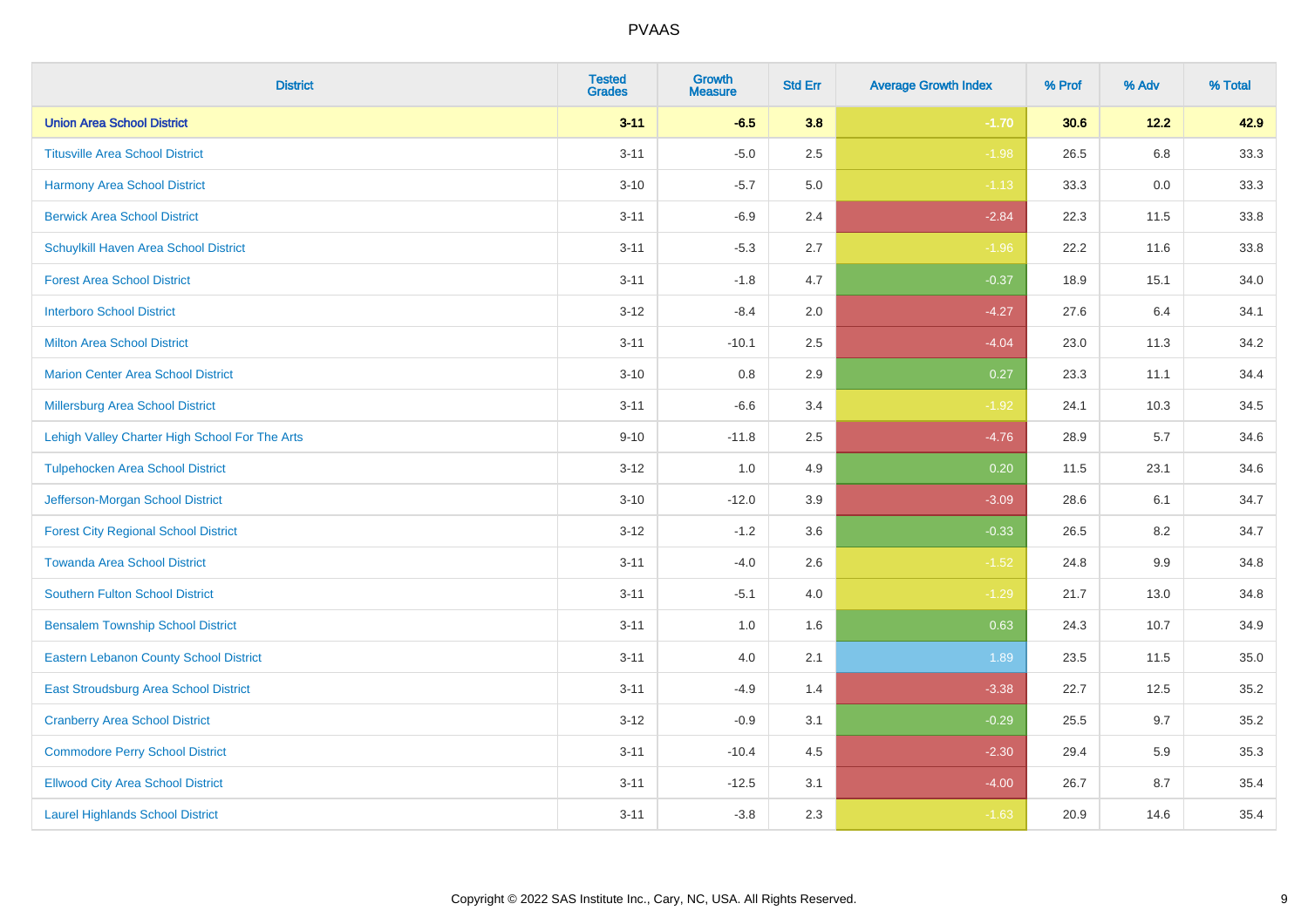| <b>District</b>                           | <b>Tested</b><br><b>Grades</b> | <b>Growth</b><br><b>Measure</b> | <b>Std Err</b> | <b>Average Growth Index</b> | % Prof | % Adv | % Total |
|-------------------------------------------|--------------------------------|---------------------------------|----------------|-----------------------------|--------|-------|---------|
| <b>Union Area School District</b>         | $3 - 11$                       | $-6.5$                          | 3.8            | $-1.70$                     | 30.6   | 12.2  | 42.9    |
| <b>Northeast Bradford School District</b> | $3 - 10$                       | $-5.0$                          | 3.7            | $-1.35$                     | 30.6   | 4.8   | 35.5    |
| <b>Somerset Area School District</b>      | $3 - 11$                       | $-7.6$                          | 2.4            | $-3.17$                     | 21.0   | 14.5  | 35.5    |
| <b>Upper Darby School District</b>        | $3 - 12$                       | 11.2                            | 1.4            | 8.28                        | 23.8   | 11.8  | 35.6    |
| <b>Panther Valley School District</b>     | $3-12$                         | $-13.3$                         | 3.2            | $-4.10$                     | 31.5   | 4.1   | 35.6    |
| <b>Centennial School District</b>         | $3 - 10$                       | 1.5                             | 1.5            | 0.98                        | 23.6   | 12.4  | 36.0    |
| <b>Brentwood Borough School District</b>  | $3 - 11$                       | 1.3                             | 3.0            | 0.44                        | 20.2   | 16.0  | 36.2    |
| <b>Mercer Area School District</b>        | $3 - 11$                       | 2.2                             | 3.1            | 0.70                        | 24.4   | 11.8  | 36.2    |
| <b>Mid Valley School District</b>         | $3 - 10$                       | $-11.1$                         | 2.7            | $-4.07$                     | 28.3   | 8.1   | 36.4    |
| <b>Reynolds School District</b>           | $3 - 10$                       | $-3.0$                          | 3.5            | $-0.87$                     | 27.3   | 9.1   | 36.4    |
| <b>Warren County School District</b>      | $3 - 11$                       | $-0.1$                          | 1.6            | $-0.06$                     | 26.7   | 9.7   | 36.4    |
| <b>Franklin Area School District</b>      | $3 - 11$                       | $-3.7$                          | 2.6            | $-1.43$                     | 30.5   | 5.9   | 36.4    |
| <b>Big Spring School District</b>         | $3 - 11$                       | $-9.8$                          | 2.3            | $-4.32$                     | 23.6   | 12.9  | 36.5    |
| <b>Montgomery Area School District</b>    | $3 - 11$                       | $-5.8$                          | 3.2            | $-1.83$                     | 25.0   | 11.5  | 36.5    |
| Southern Tioga School District            | $3 - 11$                       | $-0.1$                          | 2.8            | $-0.03$                     | 26.3   | 10.3  | 36.6    |
| <b>Greenville Area School District</b>    | $3 - 11$                       | $-13.2$                         | 3.0            | $-4.45$                     | 32.1   | 4.6   | 36.7    |
| <b>Canton Area School District</b>        | $3 - 11$                       | 8.4                             | 2.9            | 2.92                        | 13.8   | 23.0  | 36.8    |
| <b>Bethlehem-Center School District</b>   | $3 - 10$                       | 2.1                             | 3.5            | 0.59                        | 32.3   | 4.6   | 36.9    |
| <b>Salisbury Township School District</b> | $3 - 11$                       | 5.8                             | 3.6            | 1.62                        | 24.4   | 12.6  | 37.0    |
| <b>Ringgold School District</b>           | $3 - 11$                       | 2.9                             | 2.2            | 1.32                        | 23.8   | 13.3  | 37.1    |
| <b>Minersville Area School District</b>   | $3 - 11$                       | $-2.9$                          | 3.4            | $-0.86$                     | 27.4   | 9.7   | 37.1    |
| <b>Conneaut School District</b>           | $3-12$                         | $-2.3$                          | 2.6            | $-0.91$                     | 27.4   | 9.7   | 37.1    |
| <b>Easton Area School District</b>        | $3 - 12$                       | 6.3                             | 1.3            | 4.91                        | 24.1   | 13.0  | 37.1    |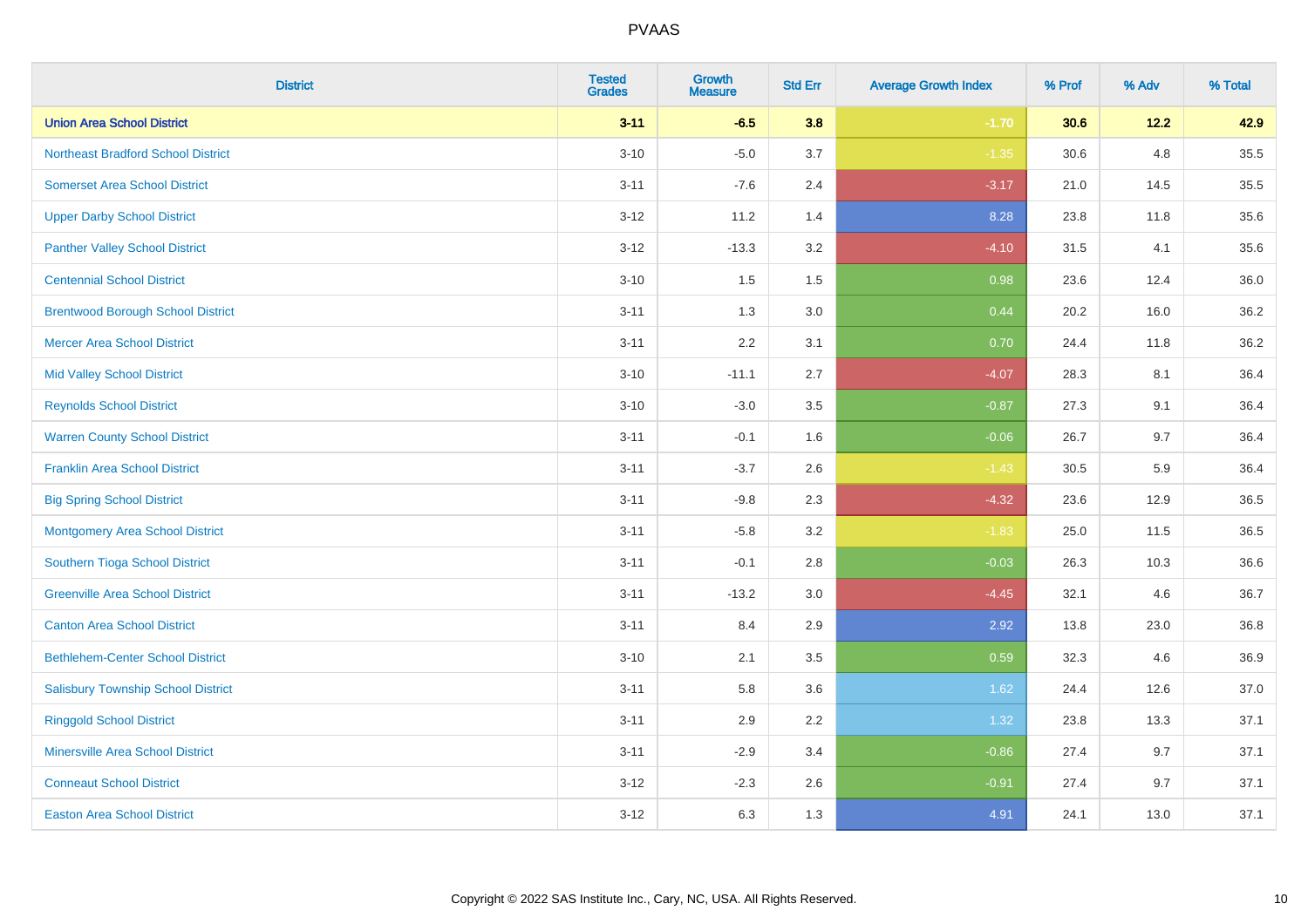| <b>District</b>                            | <b>Tested</b><br><b>Grades</b> | <b>Growth</b><br><b>Measure</b> | <b>Std Err</b> | <b>Average Growth Index</b> | % Prof | % Adv | % Total |
|--------------------------------------------|--------------------------------|---------------------------------|----------------|-----------------------------|--------|-------|---------|
| <b>Union Area School District</b>          | $3 - 11$                       | $-6.5$                          | 3.8            | $-1.70$                     | 30.6   | 12.2  | 42.9    |
| <b>Butler Area School District</b>         | $3 - 11$                       | $-14.1$                         | 1.5            | $-9.60$                     | 26.4   | 11.1  | 37.5    |
| <b>Moshannon Valley School District</b>    | $3 - 10$                       | $-5.1$                          | 4.6            | $-1.12$                     | 25.0   | 12.5  | 37.5    |
| <b>Deer Lakes School District</b>          | $3 - 11$                       | $-10.0$                         | 2.5            | $-4.02$                     | 27.7   | 9.9   | 37.6    |
| Southern Huntingdon County School District | $3 - 11$                       | $-5.9$                          | 3.4            | $-1.76$                     | 32.8   | 4.9   | 37.7    |
| <b>Riverside School District</b>           | $3 - 11$                       | $-6.2$                          | 2.7            | $-2.33$                     | 20.8   | 17.0  | 37.7    |
| <b>Yough School District</b>               | $3 - 10$                       | $-6.2$                          | 2.7            | $-2.27$                     | 28.9   | 8.8   | 37.7    |
| <b>Port Allegany School District</b>       | $3 - 11$                       | 6.5                             | 3.7            | 1.74                        | 26.4   | 11.3  | 37.7    |
| <b>Wellsboro Area School District</b>      | $3 - 11$                       | $-6.3$                          | 3.0            | $-2.08$                     | 24.4   | 13.4  | 37.8    |
| <b>Elk Lake School District</b>            | $3 - 11$                       | $-6.1$                          | 2.9            | $-2.12$                     | 26.3   | 11.6  | 37.9    |
| <b>Governor Mifflin School District</b>    | $3 - 11$                       | $-4.4$                          | 1.6            | $-2.69$                     | 30.3   | 7.7   | 38.0    |
| <b>Cambria Heights School District</b>     | $3 - 10$                       | $-6.2$                          | 2.9            | $-2.11$                     | 25.0   | 13.0  | 38.0    |
| <b>Chartiers Valley School District</b>    | $3 - 11$                       | $-9.1$                          | 2.1            | $-4.23$                     | 20.7   | 17.4  | 38.0    |
| <b>Central Dauphin School District</b>     | $3 - 11$                       | $-5.2$                          | 1.2            | $-4.24$                     | 29.3   | 8.7   | 38.0    |
| <b>Charleroi School District</b>           | $3 - 11$                       | $-4.3$                          | 2.7            | $-1.55$                     | 22.2   | 15.9  | 38.1    |
| <b>Bucks County Technical High School</b>  | $9 - 10$                       | $-2.9$                          | 2.2            | $-1.29$                     | 27.7   | 10.4  | 38.2    |
| Catasauqua Area School District            | $3 - 12$                       | $-7.3$                          | 2.8            | $-2.58$                     | 27.1   | 11.2  | 38.3    |
| <b>Bangor Area School District</b>         | $3 - 12$                       | $-1.2$                          | 2.0            | $-0.60$                     | 25.8   | 12.7  | 38.5    |
| <b>Southeastern Greene School District</b> | $3 - 10$                       | $-2.3$                          | 4.4            | $-0.53$                     | 29.0   | 9.7   | 38.7    |
| Philipsburg-Osceola Area School District   | $3 - 11$                       | 4.1                             | 3.0            | 1.37                        | 22.5   | 16.2  | 38.8    |
| <b>Pottsgrove School District</b>          | $3 - 11$                       | $-5.5$                          | 2.0            | $-2.78$                     | 28.6   | 10.3  | 38.8    |
| Salisbury-Elk Lick School District         | $3 - 11$                       | $-8.4$                          | 5.8            | $-1.45$                     | 33.3   | 5.6   | 38.9    |
| <b>Blue Ridge School District</b>          | $3 - 11$                       | 8.3                             | 3.7            | 2.24                        | 29.6   | 9.3   | 38.9    |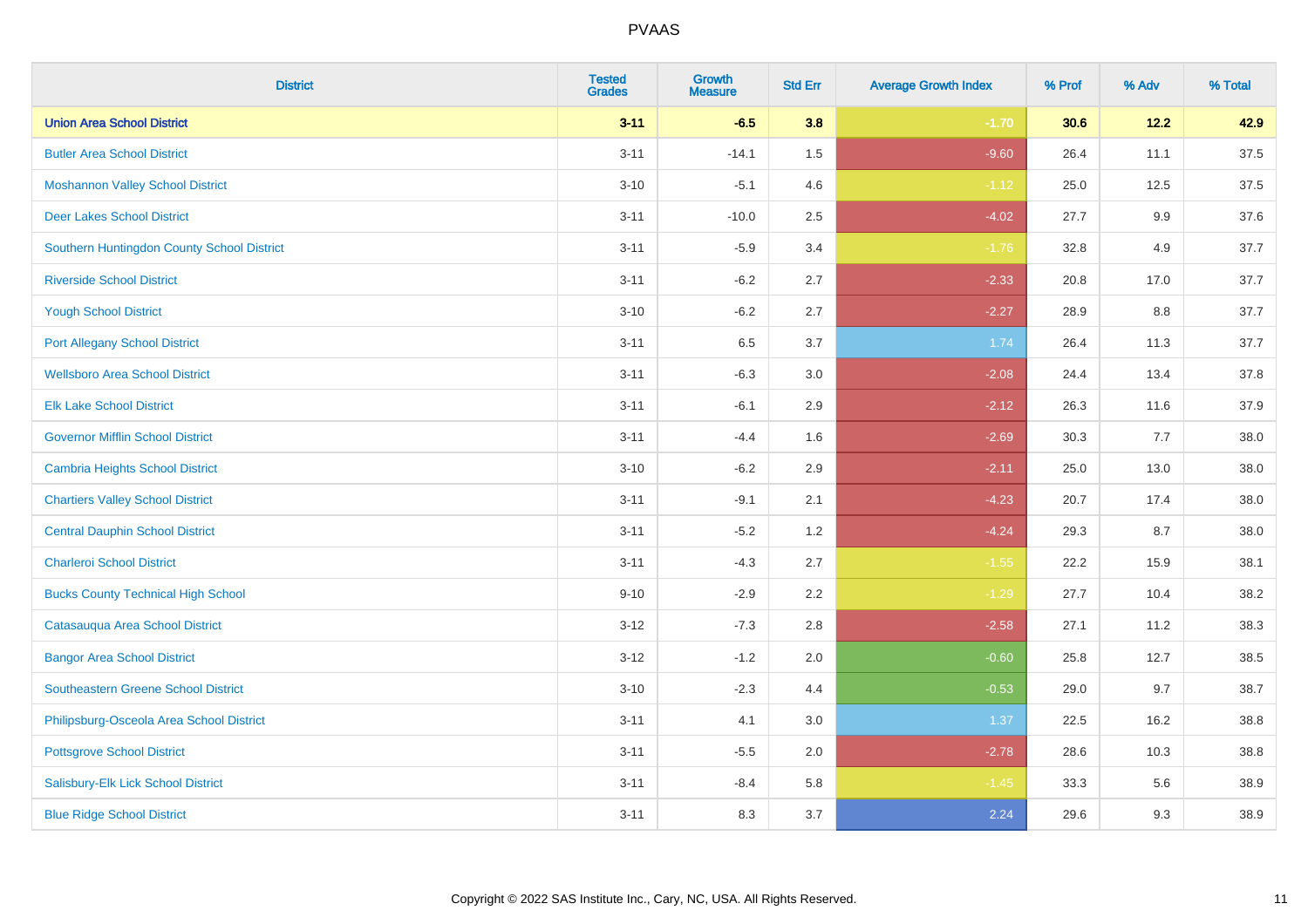| <b>District</b>                               | <b>Tested</b><br><b>Grades</b> | <b>Growth</b><br><b>Measure</b> | <b>Std Err</b> | <b>Average Growth Index</b> | % Prof | % Adv | % Total |
|-----------------------------------------------|--------------------------------|---------------------------------|----------------|-----------------------------|--------|-------|---------|
| <b>Union Area School District</b>             | $3 - 11$                       | $-6.5$                          | 3.8            | $-1.70$                     | 30.6   | 12.2  | 42.9    |
| <b>Pleasant Valley School District</b>        | $3 - 11$                       | $-3.3$                          | 1.8            | $-1.80$                     | 28.5   | 10.4  | 39.0    |
| <b>Uniontown Area School District</b>         | $3 - 11$                       | $-2.8$                          | 3.1            | $-0.91$                     | 31.7   | 7.3   | 39.0    |
| <b>Forest Hills School District</b>           | $3 - 11$                       | 1.8                             | 2.5            | 0.71                        | 28.8   | 10.3  | 39.1    |
| Penn-Delco School District                    | $3 - 11$                       | 1.3                             | 1.8            | 0.75                        | 26.5   | 12.6  | 39.1    |
| <b>Shikellamy School District</b>             | $3 - 10$                       | $-8.3$                          | 2.4            | $-3.42$                     | 20.8   | 18.5  | 39.2    |
| Selinsgrove Area School District              | $3-12$                         | $-5.7$                          | 2.1            | $-2.74$                     | 25.4   | 13.9  | 39.2    |
| <b>Troy Area School District</b>              | $3 - 10$                       | $-4.7$                          | 3.2            | $-1.46$                     | 22.8   | 16.5  | 39.2    |
| Northern Lehigh School District               | $3 - 12$                       | 6.1                             | 2.5            | 2.42                        | 21.4   | 18.0  | 39.3    |
| <b>Chambersburg Area School District</b>      | $3 - 11$                       | $-5.6$                          | 1.3            | $-4.42$                     | 24.2   | 15.2  | 39.4    |
| <b>Cameron County School District</b>         | $3 - 12$                       | $-5.0$                          | 4.4            | $-1.12$                     | 34.9   | 4.8   | 39.7    |
| <b>Ligonier Valley School District</b>        | $3 - 11$                       | $-10.8$                         | 3.1            | $-3.43$                     | 34.1   | 5.8   | 39.9    |
| <b>Tri-Valley School District</b>             | $3 - 10$                       | $-2.7$                          | 3.9            | $-0.69$                     | 31.0   | 9.5   | 40.5    |
| <b>Union City Area School District</b>        | $3 - 12$                       | $-8.7$                          | 3.3            | $-2.59$                     | 29.7   | 10.9  | 40.6    |
| <b>Susquehanna Community School District</b>  | $3 - 11$                       | $-4.5$                          | 3.8            | $-1.19$                     | 31.9   | 8.8   | 40.7    |
| <b>Derry Area School District</b>             | $3 - 11$                       | $-11.8$                         | 2.6            | $-4.53$                     | 34.8   | 6.1   | 40.9    |
| Lehigh Career & Technical Institute           | $10 - 12$                      | $-0.7$                          | 6.3            | $-0.11$                     | 36.4   | 4.6   | 40.9    |
| <b>Keystone Oaks School District</b>          | $3 - 11$                       | $-7.2$                          | 2.3            | $-3.14$                     | 30.0   | 11.1  | 41.0    |
| <b>Weatherly Area School District</b>         | $3 - 11$                       | $-5.8$                          | 4.0            | $-1.44$                     | 32.1   | 8.9   | 41.1    |
| <b>Shanksville-Stonycreek School District</b> | $3 - 10$                       | $-8.6$                          | 5.5            | $-1.55$                     | 17.6   | 23.5  | 41.2    |
| <b>Kiski Area School District</b>             | $3 - 11$                       | $-4.0$                          | 2.0            | $-1.99$                     | 23.1   | 18.2  | 41.3    |
| <b>Purchase Line School District</b>          | $3-12$                         | 4.3                             | 3.3            | 1.30                        | 32.3   | 9.0   | 41.4    |
| <b>Pittston Area School District</b>          | $3 - 11$                       | $-8.2$                          | 2.2            | $-3.75$                     | 26.7   | 14.8  | 41.5    |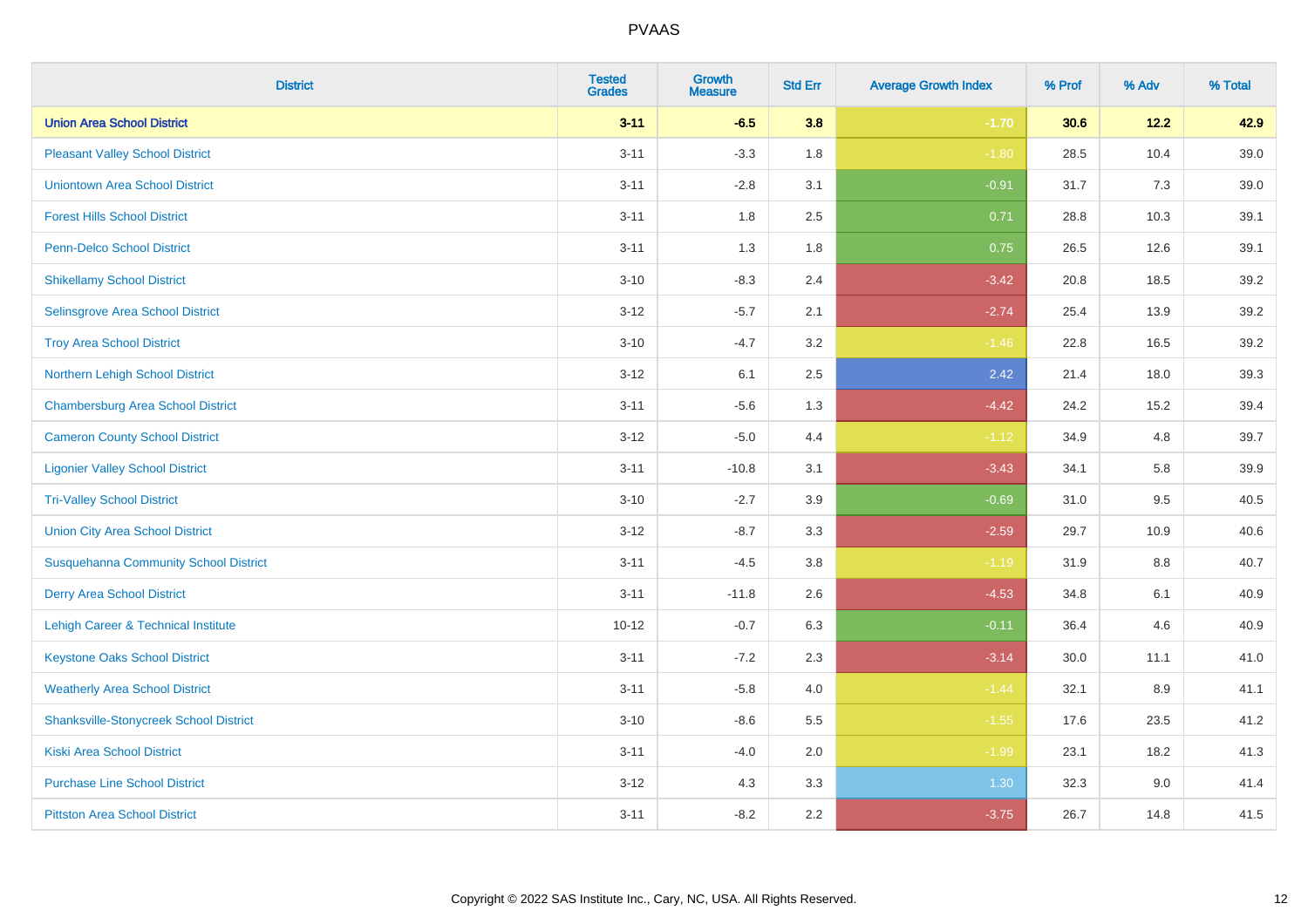| <b>District</b>                                    | <b>Tested</b><br><b>Grades</b> | <b>Growth</b><br><b>Measure</b> | <b>Std Err</b> | <b>Average Growth Index</b> | % Prof | % Adv  | % Total |
|----------------------------------------------------|--------------------------------|---------------------------------|----------------|-----------------------------|--------|--------|---------|
| <b>Union Area School District</b>                  | $3 - 11$                       | $-6.5$                          | 3.8            | $-1.70$                     | 30.6   | $12.2$ | 42.9    |
| <b>Wyoming Area School District</b>                | $3 - 10$                       | $-5.5$                          | 2.5            | $-2.21$                     | 32.0   | 9.6    | 41.6    |
| <b>West Middlesex Area School District</b>         | $3 - 10$                       | $-7.4$                          | 3.5            | $-2.11$                     | 32.0   | 9.6    | 41.6    |
| <b>Northern Potter School District</b>             | $3 - 12$                       | 6.8                             | 4.6            | 1.48                        | 30.6   | 11.1   | 41.7    |
| <b>Old Forge School District</b>                   | $3 - 12$                       | $-11.3$                         | 3.1            | $-3.62$                     | 28.6   | 13.2   | 41.8    |
| <b>School Lane Charter School</b>                  | $3 - 11$                       | 2.6                             | 3.6            | 0.72                        | 23.1   | 18.7   | 41.8    |
| <b>Keystone Central School District</b>            | $3 - 11$                       | 3.6                             | 1.8            | 2.04                        | 27.1   | 14.6   | 41.8    |
| <b>Juniata County School District</b>              | $3 - 12$                       | 7.7                             | 2.0            | 3.81                        | 22.9   | 18.9   | 41.8    |
| <b>Collegium Charter School</b>                    | $3 - 10$                       | 21.2                            | 2.6            | 8.18                        | 25.4   | 16.4   | 41.8    |
| Northern Tioga School District                     | $3 - 12$                       | 6.8                             | 2.6            | 2.64                        | 25.0   | 16.9   | 41.9    |
| <b>Neshannock Township School District</b>         | $3 - 10$                       | $-12.5$                         | 2.7            | $-4.73$                     | 29.0   | 13.0   | 42.0    |
| <b>Mount Pleasant Area School District</b>         | $3 - 11$                       | $-5.4$                          | 2.3            | $-2.37$                     | 33.3   | 8.7    | 42.0    |
| <b>Oxford Area School District</b>                 | $3 - 11$                       | $-3.1$                          | 1.8            | $-1.77$                     | 27.5   | 14.5   | 42.0    |
| <b>Avella Area School District</b>                 | $3 - 12$                       | 1.6                             | 4.7            | 0.34                        | 34.8   | 7.2    | 42.0    |
| <b>Grove City Area School District</b>             | $3 - 12$                       | $-8.8$                          | 2.3            | $-3.89$                     | 25.6   | 16.4   | 42.0    |
| <b>Crawford Central School District</b>            | $3 - 11$                       | 5.7                             | 2.1            | 2.71                        | 26.4   | 15.8   | 42.1    |
| Oil City Area School District                      | $3 - 11$                       | 8.6                             | 2.4            | 3.56                        | 29.1   | 13.1   | 42.2    |
| <b>Solanco School District</b>                     | $3 - 11$                       | 2.2                             | 1.8            | 1.18                        | 27.2   | 15.0   | 42.3    |
| <b>Northgate School District</b>                   | $3 - 11$                       | $-3.0$                          | 3.4            | $-0.85$                     | 35.6   | 6.8    | 42.4    |
| <b>Commonwealth Charter Academy Charter School</b> | $3 - 10$                       | 4.2                             | 1.6            | 2.68                        | 27.0   | 15.6   | 42.5    |
| <b>Conrad Weiser Area School District</b>          | $3 - 11$                       | 7.1                             | 2.1            | 3.34                        | 28.2   | 14.4   | 42.6    |
| <b>New Brighton Area School District</b>           | $3 - 11$                       | $-2.1$                          | 3.2            | $-0.65$                     | 31.5   | 11.1   | 42.6    |
| <b>Central Greene School District</b>              | $3 - 11$                       | $-0.4$                          | 2.5            | $-0.15$                     | 27.8   | 14.8   | 42.6    |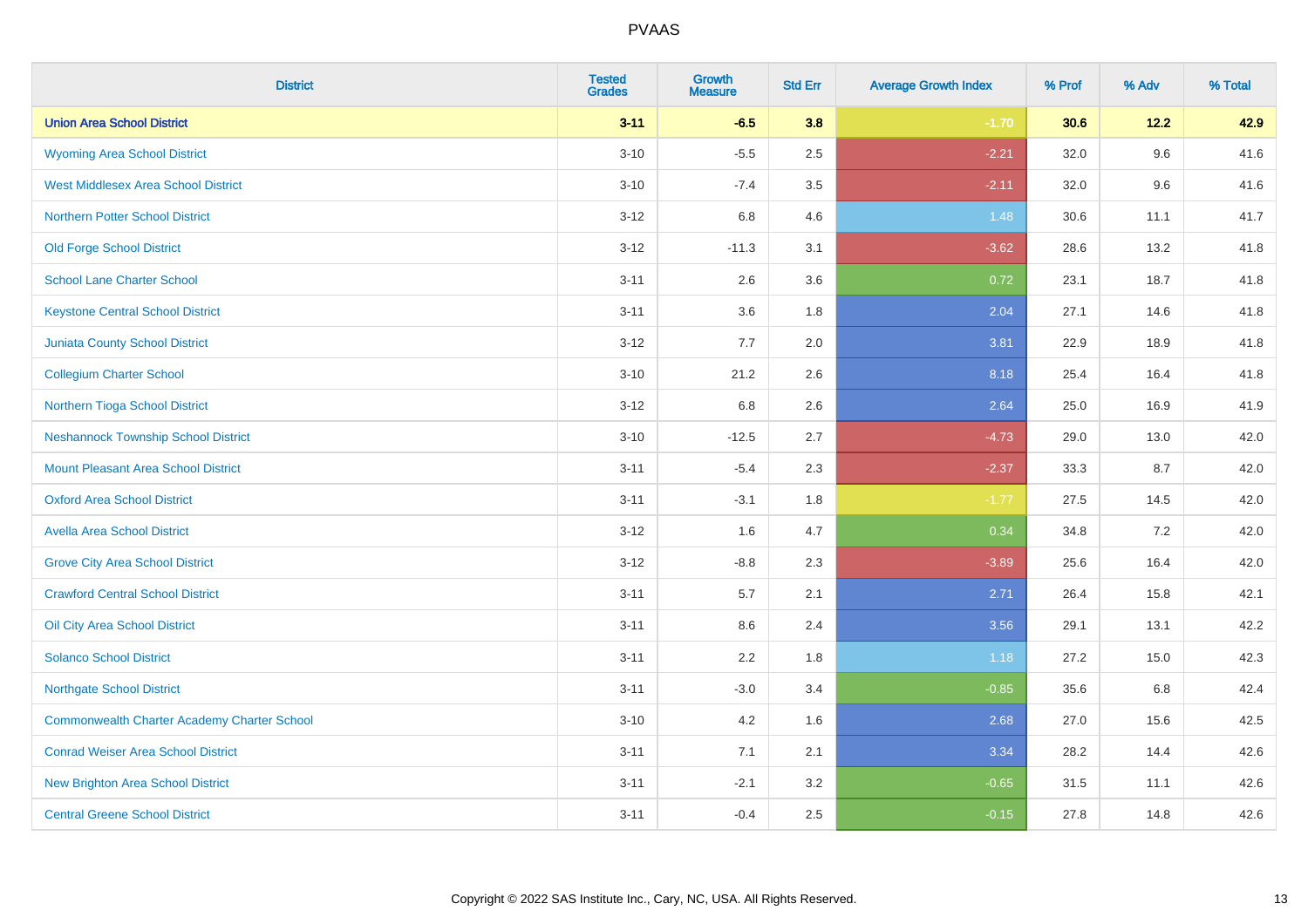| <b>District</b>                             | <b>Tested</b><br><b>Grades</b> | <b>Growth</b><br><b>Measure</b> | <b>Std Err</b> | <b>Average Growth Index</b> | % Prof | % Adv | % Total |
|---------------------------------------------|--------------------------------|---------------------------------|----------------|-----------------------------|--------|-------|---------|
| <b>Union Area School District</b>           | $3 - 11$                       | $-6.5$                          | 3.8            | $-1.70$                     | 30.6   | 12.2  | 42.9    |
| Leechburg Area School District              | $3 - 11$                       | 7.0                             | 3.9            | 1.79                        | 37.7   | 4.9   | 42.6    |
| <b>Ridley School District</b>               | $3-12$                         | 0.3                             | 1.6            | 0.21                        | 32.0   | 10.7  | 42.6    |
| <b>Kennett Consolidated School District</b> | $3 - 11$                       | $-10.4$                         | 1.7            | $-6.27$                     | 28.7   | 14.0  | 42.7    |
| <b>Exeter Township School District</b>      | $3 - 11$                       | $-1.0$                          | 1.7            | $-0.58$                     | 27.2   | 15.6  | 42.8    |
| <b>Altoona Area School District</b>         | $3-12$                         | 0.1                             | 1.5            | 0.07                        | 29.0   | 13.8  | 42.8    |
| <b>West Greene School District</b>          | $3 - 11$                       | $-8.1$                          | 3.9            | $-2.08$                     | 31.0   | 11.9  | 42.9    |
| <b>Union Area School District</b>           | $3 - 11$                       | $-6.5$                          | 3.8            | $-1.70$                     | 30.6   | 12.2  | 42.9    |
| <b>Millville Area School District</b>       | $3-12$                         | $-5.6$                          | 4.4            | $-1.26$                     | 31.4   | 11.4  | 42.9    |
| <b>Highlands School District</b>            | $3 - 11$                       | $-1.3$                          | 2.3            | $-0.55$                     | 32.6   | 10.5  | 43.0    |
| Northern Bedford County School District     | $3 - 11$                       | $-2.3$                          | 3.3            | $-0.69$                     | 26.2   | 16.9  | 43.1    |
| <b>Penn Cambria School District</b>         | $3 - 11$                       | $-4.5$                          | 2.4            | $-1.86$                     | 27.3   | 15.8  | 43.2    |
| Octorara Area School District               | $3 - 11$                       | $-7.5$                          | 3.2            | $-2.35$                     | 26.1   | 17.0  | 43.2    |
| <b>Allegheny Valley School District</b>     | $3 - 11$                       | $-1.9$                          | 3.9            | $-0.48$                     | 31.8   | 11.4  | 43.2    |
| Southern Columbia Area School District      | $3 - 11$                       | $-8.5$                          | 3.0            | $-2.83$                     | 30.5   | 12.8  | 43.3    |
| <b>Apollo-Ridge School District</b>         | $3 - 12$                       | 9.5                             | 3.0            | 3.23                        | 34.0   | 9.4   | 43.4    |
| <b>Lakeland School District</b>             | $3 - 11$                       | 13.3                            | 2.8            | 4.80                        | 22.2   | 21.2  | 43.4    |
| Northwest Area School District              | $3 - 10$                       | $-3.2$                          | 3.3            | $-0.97$                     | 30.4   | 13.0  | 43.5    |
| <b>Hamburg Area School District</b>         | $3 - 11$                       | 0.6                             | 2.4            | 0.25                        | 28.0   | 15.5  | 43.6    |
| <b>Bentworth School District</b>            | $3 - 11$                       | 7.0                             | 3.0            | 2.36                        | 26.6   | 17.0  | 43.6    |
| <b>Greensburg Salem School District</b>     | $3 - 11$                       | $-6.9$                          | 2.2            | $-3.06$                     | 30.3   | 13.3  | 43.6    |
| <b>Austin Area School District</b>          | $3 - 11$                       | 2.6                             | 6.0            | 0.43                        | 25.0   | 18.8  | 43.8    |
| <b>Pine Grove Area School District</b>      | $3 - 11$                       | $-1.1$                          | 3.0            | $-0.36$                     | 29.5   | 14.3  | 43.8    |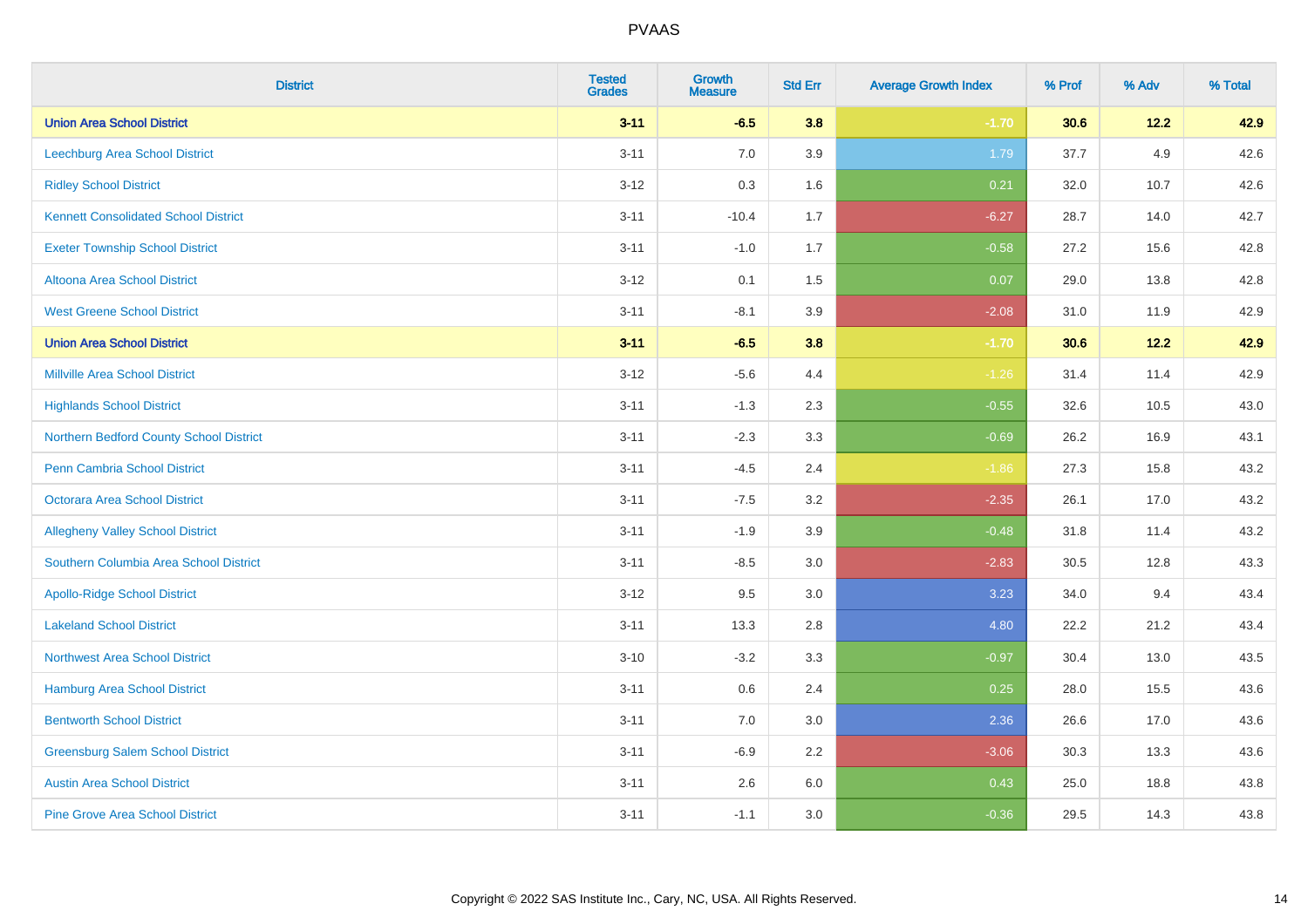| <b>District</b>                          | <b>Tested</b><br><b>Grades</b> | <b>Growth</b><br><b>Measure</b> | <b>Std Err</b> | <b>Average Growth Index</b> | % Prof | % Adv | % Total |
|------------------------------------------|--------------------------------|---------------------------------|----------------|-----------------------------|--------|-------|---------|
| <b>Union Area School District</b>        | $3 - 11$                       | $-6.5$                          | 3.8            | $-1.70$                     | 30.6   | 12.2  | 42.9    |
| <b>Agora Cyber Charter School</b>        | $3 - 11$                       | 14.6                            | 2.4            | 6.03                        | 24.7   | 19.5  | 44.2    |
| <b>Chestnut Ridge School District</b>    | $3 - 12$                       | 4.0                             | 2.9            | 1.38                        | 33.2   | 11.0  | 44.2    |
| <b>Susquenita School District</b>        | $3 - 11$                       | $-5.9$                          | 2.6            | $-2.28$                     | 30.6   | 13.9  | 44.4    |
| <b>Smethport Area School District</b>    | $3 - 12$                       | 5.8                             | 3.8            | 1.52                        | 24.6   | 20.0  | 44.6    |
| <b>Fort Cherry School District</b>       | $3 - 10$                       | $-0.7$                          | 3.1            | $-0.21$                     | 30.6   | 14.1  | 44.7    |
| <b>Steel Valley School District</b>      | $3 - 11$                       | 11.1                            | 3.3            | 3.33                        | 34.8   | 10.1  | 44.9    |
| <b>Elizabeth Forward School District</b> | $3 - 11$                       | $-5.5$                          | 2.5            | $-2.25$                     | 32.2   | 12.8  | 45.0    |
| <b>Shaler Area School District</b>       | $3 - 11$                       | $-2.1$                          | 1.8            | $-1.18$                     | 32.0   | 13.0  | 45.0    |
| <b>Clarion Area School District</b>      | $3 - 11$                       | 3.2                             | 3.7            | 0.88                        | 31.7   | 13.3  | 45.0    |
| <b>South Park School District</b>        | $3 - 11$                       | $-8.8$                          | 2.5            | $-3.46$                     | 28.1   | 17.0  | 45.2    |
| Huntingdon Area School District          | $3 - 11$                       | 5.8                             | 2.6            | 2.28                        | 27.8   | 17.4  | 45.2    |
| <b>Upper Perkiomen School District</b>   | $3 - 11$                       | 5.7                             | 1.9            | 3.04                        | 25.4   | 19.9  | 45.4    |
| <b>Burrell School District</b>           | $3 - 11$                       | $-1.5$                          | 3.3            | $-0.44$                     | 27.8   | 17.7  | 45.6    |
| <b>Mohawk Area School District</b>       | $3 - 11$                       | $-10.5$                         | 2.8            | $-3.75$                     | 35.1   | 10.6  | 45.7    |
| Hatboro-Horsham School District          | $3 - 11$                       | $-2.7$                          | 1.6            | $-1.65$                     | 27.9   | 17.9  | 45.8    |
| Mifflinburg Area School District         | $3 - 11$                       | $-6.0$                          | 2.1            | $-2.87$                     | 32.7   | 13.3  | 46.0    |
| <b>Laurel School District</b>            | $3 - 11$                       | 13.0                            | 3.1            | 4.19                        | 30.3   | 15.7  | 46.1    |
| Northwestern School District             | $3 - 11$                       | $-14.6$                         | 3.2            | $-4.51$                     | 32.5   | 13.7  | 46.2    |
| <b>North Star School District</b>        | $3 - 11$                       | 1.1                             | 3.3            | 0.34                        | 26.2   | 20.0  | 46.2    |
| <b>North Hills School District</b>       | $3 - 11$                       | $-15.8$                         | 1.8            | $-8.84$                     | 26.4   | 19.8  | 46.2    |
| <b>Shippensburg Area School District</b> | $3 - 11$                       | 0.5                             | 1.8            | 0.26                        | 23.5   | 22.8  | 46.3    |
| <b>Otto-Eldred School District</b>       | $3 - 11$                       | $-0.5$                          | 3.5            | $-0.13$                     | 35.8   | 10.5  | 46.3    |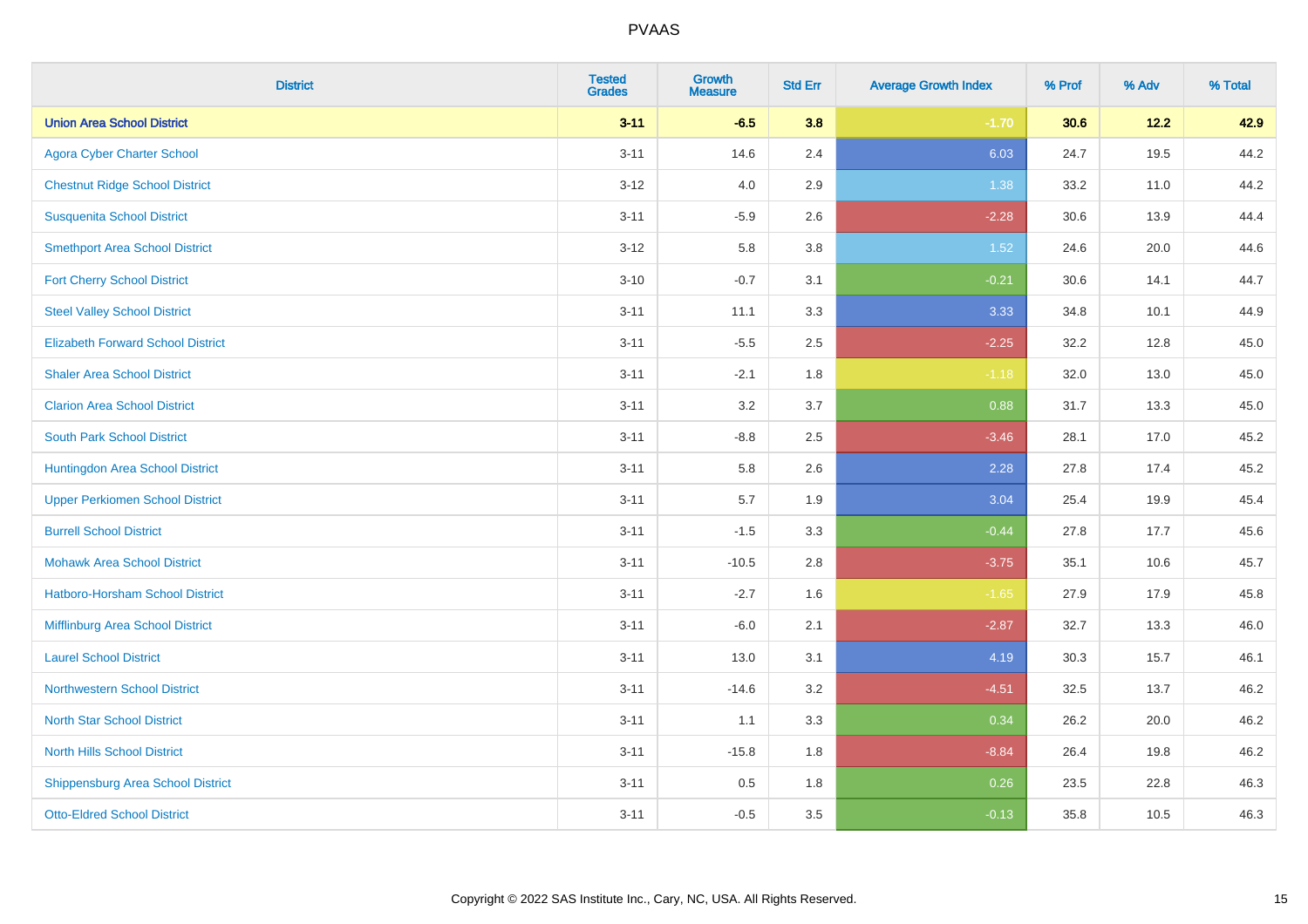| <b>District</b>                           | <b>Tested</b><br><b>Grades</b> | <b>Growth</b><br><b>Measure</b> | <b>Std Err</b> | <b>Average Growth Index</b> | % Prof | % Adv | % Total |
|-------------------------------------------|--------------------------------|---------------------------------|----------------|-----------------------------|--------|-------|---------|
| <b>Union Area School District</b>         | $3 - 11$                       | $-6.5$                          | 3.8            | $-1.70$                     | 30.6   | 12.2  | 42.9    |
| <b>Jamestown Area School District</b>     | $3 - 11$                       | $-9.5$                          | 4.1            | $-2.33$                     | 41.5   | 4.9   | 46.3    |
| <b>Eastern York School District</b>       | $3 - 11$                       | $-6.2$                          | 2.3            | $-2.70$                     | 27.8   | 18.5  | 46.4    |
| <b>MaST Community Charter School</b>      | $3 - 10$                       | $-0.9$                          | 2.5            | $-0.34$                     | 25.0   | 21.6  | 46.6    |
| <b>Baldwin-Whitehall School District</b>  | $3 - 11$                       | $-5.5$                          | 1.9            | $-2.93$                     | 32.0   | 14.7  | 46.7    |
| <b>Hopewell Area School District</b>      | $3 - 11$                       | 0.8                             | 2.6            | 0.31                        | 34.5   | 12.4  | 46.9    |
| Renaissance Academy Charter School        | $3 - 11$                       | $-5.6$                          | 3.1            | $-1.79$                     | 28.4   | 18.5  | 46.9    |
| <b>Western Wayne School District</b>      | $3 - 11$                       | 3.6                             | 2.6            | 1.39                        | 30.8   | 16.2  | 47.0    |
| <b>West Shore School District</b>         | $3-12$                         | 2.2                             | 1.3            | 1.68                        | 31.8   | 15.2  | 47.1    |
| <b>Penn Manor School District</b>         | $3 - 11$                       | 7.1                             | 1.5            | 4.82                        | 26.7   | 20.5  | 47.2    |
| Karns City Area School District           | $3 - 11$                       | $-7.2$                          | 2.6            | $-2.71$                     | 26.4   | 20.8  | 47.2    |
| <b>Athens Area School District</b>        | $3 - 11$                       | 2.6                             | 2.3            | 1.11                        | 34.9   | 12.3  | 47.3    |
| <b>Bald Eagle Area School District</b>    | $3 - 11$                       | 7.6                             | 2.5            | 3.00                        | 31.6   | 15.6  | 47.3    |
| <b>Hempfield Area School District</b>     | $3 - 12$                       | $-10.2$                         | 1.6            | $-6.37$                     | 28.1   | 19.2  | 47.3    |
| <b>Carlisle Area School District</b>      | $3 - 11$                       | $-5.2$                          | 1.7            | $-2.99$                     | 28.0   | 19.3  | 47.3    |
| <b>Everett Area School District</b>       | $3 - 11$                       | $-1.1$                          | 3.1            | $-0.34$                     | 34.2   | 13.2  | 47.4    |
| Johnsonburg Area School District          | $3 - 11$                       | 5.0                             | 3.9            | $1.27$                      | 35.5   | 11.8  | 47.4    |
| <b>Wallenpaupack Area School District</b> | $3 - 11$                       | 8.8                             | 2.1            | 4.28                        | 28.5   | 18.9  | 47.4    |
| <b>West Perry School District</b>         | $3 - 11$                       | 11.0                            | 2.3            | 4.76                        | 26.9   | 20.5  | 47.4    |
| Northern York County School District      | $3 - 11$                       | 8.4                             | 1.8            | 4.63                        | 24.3   | 23.1  | 47.4    |
| South Middleton School District           | $3 - 11$                       | 4.4                             | 2.2            | 1.95                        | 31.1   | 16.4  | 47.5    |
| <b>Punxsutawney Area School District</b>  | $3 - 11$                       | 15.8                            | 2.7            | 5.83                        | 18.6   | 29.0  | 47.6    |
| Portage Area School District              | $3 - 10$                       | $-0.5$                          | 3.3            | $-0.14$                     | 27.0   | 20.6  | 47.6    |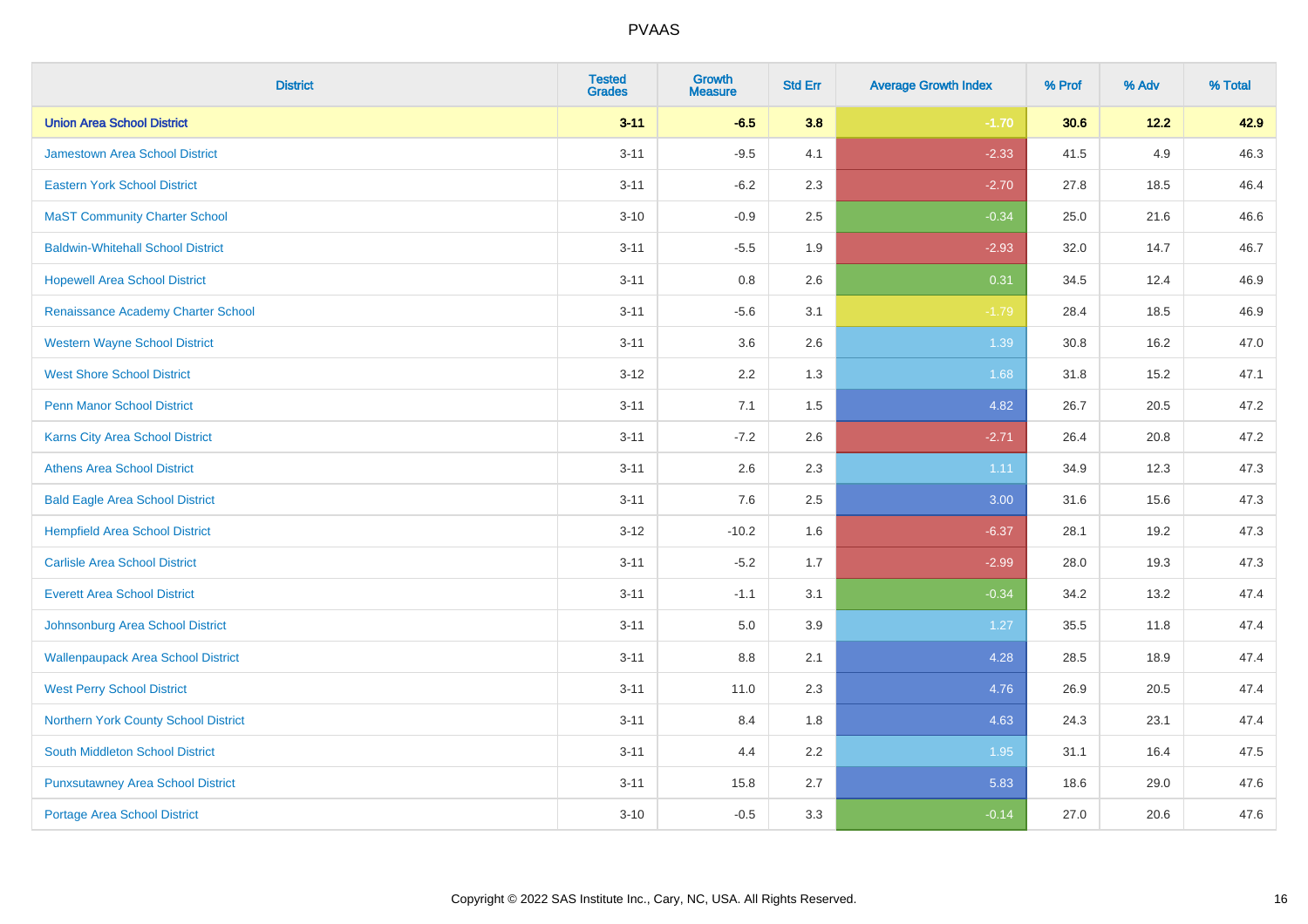| <b>District</b>                                    | <b>Tested</b><br><b>Grades</b> | <b>Growth</b><br><b>Measure</b> | <b>Std Err</b> | <b>Average Growth Index</b> | % Prof | % Adv | % Total |
|----------------------------------------------------|--------------------------------|---------------------------------|----------------|-----------------------------|--------|-------|---------|
| <b>Union Area School District</b>                  | $3 - 11$                       | $-6.5$                          | 3.8            | $-1.70$                     | 30.6   | 12.2  | 42.9    |
| Northampton Area School District                   | $3 - 11$                       | 3.2                             | 1.5            | 2.05                        | 29.8   | 17.9  | 47.7    |
| <b>Hollidaysburg Area School District</b>          | $3 - 11$                       | $-2.7$                          | 1.6            | $-1.64$                     | 32.6   | 15.2  | 47.8    |
| <b>Tunkhannock Area School District</b>            | $3 - 11$                       | 1.4                             | 2.0            | 0.71                        | 29.8   | 18.1  | 47.9    |
| <b>Bradford Area School District</b>               | $3 - 12$                       | $-1.8$                          | 2.3            | $-0.79$                     | 31.2   | 16.7  | 47.9    |
| <b>Penncrest School District</b>                   | $3 - 11$                       | 6.0                             | 1.9            | 3.24                        | 31.1   | 16.9  | 48.0    |
| <b>Westmont Hilltop School District</b>            | $3 - 11$                       | $-1.0$                          | 2.8            | $-0.36$                     | 33.3   | 14.7  | 48.0    |
| <b>Reach Cyber Charter School</b>                  | $3 - 11$                       | 1.4                             | 3.6            | 0.40                        | 32.9   | 15.2  | 48.1    |
| <b>Palisades School District</b>                   | $3 - 11$                       | 7.7                             | 2.9            | 2.66                        | 27.8   | 20.3  | 48.1    |
| <b>Lincoln Park Performing Arts Charter School</b> | $7 - 11$                       | $-14.9$                         | 2.7            | $-5.45$                     | 39.3   | 8.9   | 48.2    |
| <b>Clarion-Limestone Area School District</b>      | $3 - 12$                       | $-10.0$                         | 3.6            | $-2.76$                     | 28.3   | 20.0  | 48.3    |
| <b>Lake-Lehman School District</b>                 | $3 - 11$                       | 14.9                            | 2.8            | 5.34                        | 25.8   | 22.5  | 48.3    |
| <b>Gettysburg Area School District</b>             | $3 - 11$                       | $-6.0$                          | 2.0            | $-3.02$                     | 28.8   | 19.6  | 48.5    |
| <b>Annville-Cleona School District</b>             | $3 - 12$                       | 1.1                             | 2.4            | 0.45                        | 34.8   | 13.6  | 48.5    |
| <b>Palmerton Area School District</b>              | $3 - 11$                       | $-0.9$                          | 2.7            | $-0.34$                     | 34.3   | 14.3  | 48.6    |
| <b>Cornwall-Lebanon School District</b>            | $3 - 11$                       | 8.2                             | 1.6            | 5.24                        | 28.0   | 20.5  | 48.6    |
| <b>Girard School District</b>                      | $3 - 11$                       | $-12.3$                         | 2.6            | $-4.76$                     | 29.7   | 18.9  | 48.6    |
| <b>Stroudsburg Area School District</b>            | $3 - 11$                       | 7.5                             | 1.6            | 4.70                        | 30.4   | 18.3  | 48.7    |
| <b>Ephrata Area School District</b>                | $3 - 11$                       | $6.8\,$                         | 1.7            | 4.08                        | 31.6   | 17.1  | 48.8    |
| <b>Fort Leboeuf School District</b>                | $3 - 11$                       | 3.5                             | 2.2            | 1.58                        | 32.0   | 16.8  | 48.8    |
| <b>Southmoreland School District</b>               | $3 - 11$                       | $-12.5$                         | 3.1            | $-4.04$                     | 33.3   | 15.5  | 48.8    |
| <b>Western Beaver County School District</b>       | $3 - 11$                       | $-9.3$                          | 4.2            | $-2.20$                     | 45.1   | 3.9   | 49.0    |
| <b>Newport School District</b>                     | $3 - 12$                       | 3.8                             | 3.3            | 1.17                        | 38.8   | 10.4  | 49.2    |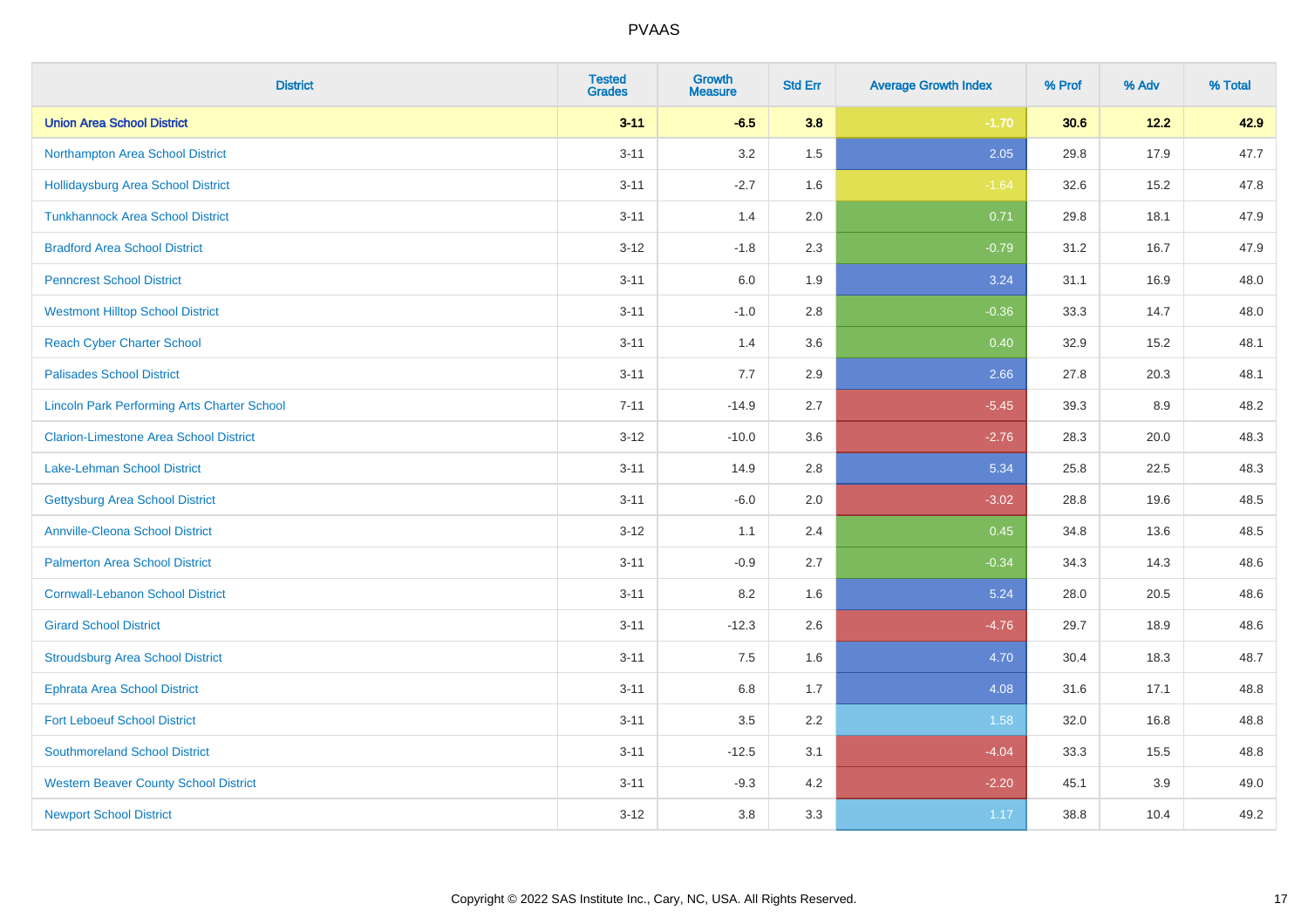| <b>District</b>                          | <b>Tested</b><br><b>Grades</b> | Growth<br><b>Measure</b> | <b>Std Err</b> | <b>Average Growth Index</b> | % Prof | % Adv | % Total  |
|------------------------------------------|--------------------------------|--------------------------|----------------|-----------------------------|--------|-------|----------|
| <b>Union Area School District</b>        | $3 - 11$                       | $-6.5$                   | 3.8            | $-1.70$                     | 30.6   | 12.2  | 42.9     |
| <b>Iroquois School District</b>          | $3 - 11$                       | 13.6                     | 2.8            | 4.83                        | 33.3   | 16.0  | 49.4     |
| <b>Middletown Area School District</b>   | $3 - 11$                       | $-3.4$                   | 2.4            | $-1.44$                     | 34.3   | 15.2  | 49.4     |
| <b>Waynesboro Area School District</b>   | $3 - 12$                       | 3.0                      | 1.8            | 1.67                        | 26.0   | 23.5  | 49.5     |
| <b>General Mclane School District</b>    | $3 - 11$                       | $-10.7$                  | 2.4            | $-4.40$                     | 34.0   | 15.6  | 49.6     |
| <b>Valley View School District</b>       | $3 - 11$                       | 9.3                      | 2.2            | 4.18                        | 26.6   | 23.1  | 49.7     |
| <b>Avonworth School District</b>         | $3 - 10$                       | $-6.2$                   | 2.3            | $-2.68$                     | 35.9   | 14.1  | 50.0     |
| <b>Schuylkill Valley School District</b> | $3 - 11$                       | $-1.0$                   | 2.2            | $-0.47$                     | 29.8   | 20.2  | 50.0     |
| <b>Fairfield Area School District</b>    | $3 - 11$                       | $-0.5$                   | 3.6            | $-0.13$                     | 43.9   | 6.1   | 50.0     |
| <b>Wilson Area School District</b>       | $3 - 11$                       | $-0.3$                   | 2.4            | $-0.12$                     | 35.4   | 14.6  | $50.0\,$ |
| South Williamsport Area School District  | $3 - 10$                       | 0.9                      | 3.1            | 0.31                        | 38.4   | 11.6  | 50.0     |
| <b>Upper Adams School District</b>       | $3 - 11$                       | 0.9                      | 2.5            | 0.37                        | 33.0   | 17.0  | $50.0\,$ |
| <b>Bellefonte Area School District</b>   | $3 - 11$                       | 6.7                      | 2.0            | 3.34                        | 28.8   | 21.5  | 50.2     |
| <b>Mifflin County School District</b>    | $3 - 11$                       | 12.3                     | 1.6            | 7.69                        | 35.1   | 15.1  | 50.3     |
| 21st Century Cyber Charter School        | $6 - 12$                       | 6.6                      | 2.1            | 3.16                        | 29.0   | 21.8  | 50.8     |
| <b>Warrior Run School District</b>       | $3 - 11$                       | 10.5                     | 2.7            | 3.86                        | 34.1   | 16.8  | 50.9     |
| <b>Halifax Area School District</b>      | $3 - 11$                       | 5.8                      | 3.5            | 1.64                        | 32.1   | 18.9  | 50.9     |
| Daniel Boone Area School District        | $3 - 12$                       | 0.9                      | 1.9            | 0.46                        | 28.9   | 22.0  | 51.0     |
| Pennsylvania Virtual Charter School      | $3 - 11$                       | 4.4                      | 3.4            | 1.31                        | 29.8   | 21.2  | 51.0     |
| <b>Riverview School District</b>         | $3 - 11$                       | $-13.0$                  | 4.0            | $-3.29$                     | 43.1   | 7.8   | 51.0     |
| Kane Area School District                | $3 - 10$                       | 8.8                      | 2.9            | 3.07                        | 31.4   | 19.8  | 51.2     |
| Mechanicsburg Area School District       | $3 - 11$                       | $-5.7$                   | 1.6            | $-3.48$                     | 35.1   | 16.0  | 51.2     |
| <b>Windber Area School District</b>      | $3 - 11$                       | $-11.9$                  | 3.0            | $-3.94$                     | 41.0   | 10.3  | 51.3     |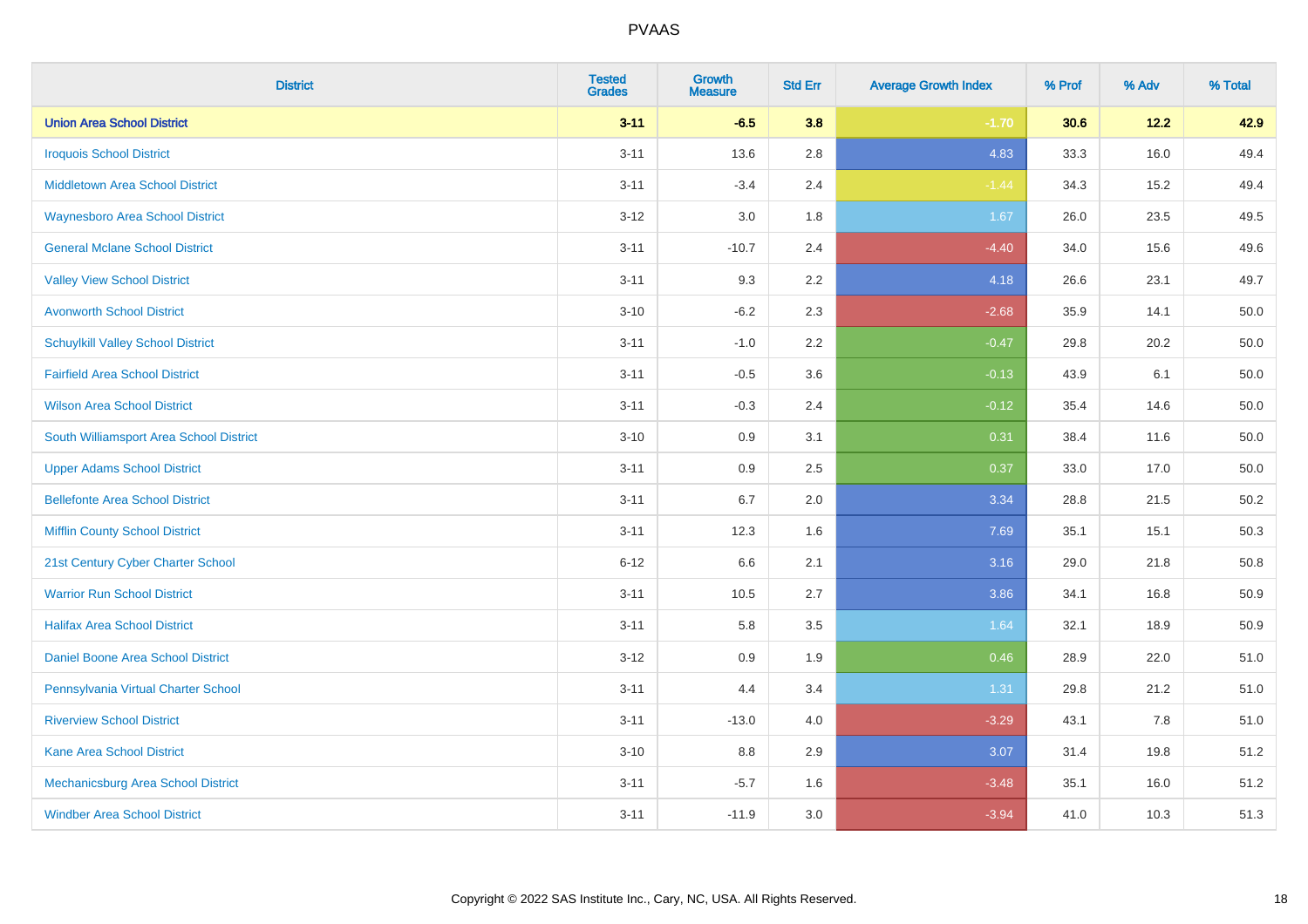| <b>District</b>                                 | <b>Tested</b><br><b>Grades</b> | <b>Growth</b><br><b>Measure</b> | <b>Std Err</b> | <b>Average Growth Index</b> | % Prof | % Adv | % Total |
|-------------------------------------------------|--------------------------------|---------------------------------|----------------|-----------------------------|--------|-------|---------|
| <b>Union Area School District</b>               | $3 - 11$                       | $-6.5$                          | 3.8            | $-1.70$                     | 30.6   | 12.2  | 42.9    |
| <b>Sullivan County School District</b>          | $3 - 10$                       | 2.5                             | 4.3            | 0.58                        | 43.6   | 7.7   | 51.3    |
| <b>Sayre Area School District</b>               | $3 - 11$                       | 5.8                             | 3.2            | 1.81                        | 30.3   | 21.0  | 51.3    |
| <b>Upper Moreland Township School District</b>  | $3 - 11$                       | 1.1                             | 2.0            | 0.56                        | 24.8   | 26.6  | 51.3    |
| <b>Wyalusing Area School District</b>           | $3-12$                         | 5.7                             | 3.2            | 1.78                        | 38.6   | 12.9  | 51.4    |
| <b>Bedford Area School District</b>             | $3 - 11$                       | 6.4                             | 2.4            | 2.68                        | 31.0   | 20.6  | 51.6    |
| <b>Dover Area School District</b>               | $3 - 12$                       | 7.1                             | 1.9            | 3.78                        | 33.0   | 18.7  | 51.7    |
| <b>Tamaqua Area School District</b>             | $3-12$                         | 6.5                             | 2.4            | 2.72                        | 34.3   | 17.5  | 51.8    |
| <b>Glendale School District</b>                 | $3 - 10$                       | 7.9                             | 3.5            | 2.25                        | 42.6   | 9.3   | 51.8    |
| South Side Area School District                 | $3 - 11$                       | $-0.6$                          | 3.1            | $-0.19$                     | 24.0   | 28.0  | 52.0    |
| Pen Argyl Area School District                  | $3 - 12$                       | 12.8                            | 2.5            | 5.10                        | 28.5   | 23.8  | 52.3    |
| <b>Allegheny-Clarion Valley School District</b> | $3 - 10$                       | 12.3                            | 4.1            | 3.03                        | 33.3   | 19.0  | 52.4    |
| Pocono Mountain School District                 | $3-12$                         | $-4.3$                          | 1.8            | $-2.43$                     | 35.5   | 17.1  | 52.6    |
| <b>Albert Gallatin Area School District</b>     | $3 - 11$                       | $-1.7$                          | 2.3            | $-0.72$                     | 31.9   | 20.7  | 52.7    |
| <b>Slippery Rock Area School District</b>       | $3 - 11$                       | $-3.8$                          | 2.5            | $-1.56$                     | 30.8   | 21.9  | 52.7    |
| <b>Jersey Shore Area School District</b>        | $3 - 11$                       | 0.7                             | 2.5            | 0.27                        | 39.3   | 13.6  | 52.9    |
| Penns Valley Area School District               | $3 - 12$                       | 14.1                            | 2.6            | 5.33                        | 29.6   | 23.3  | 52.9    |
| <b>Spring Grove Area School District</b>        | $3 - 11$                       | 3.9                             | 2.0            | 1.90                        | 30.0   | 23.0  | 53.0    |
| <b>Greencastle-Antrim School District</b>       | $3 - 11$                       | $-0.3$                          | 2.0            | $-0.14$                     | 30.9   | 22.2  | 53.1    |
| <b>Kutztown Area School District</b>            | $3-12$                         | 9.3                             | 2.8            | 3.34                        | 38.5   | 14.6  | 53.2    |
| <b>Boyertown Area School District</b>           | $3 - 11$                       | $-2.9$                          | 1.4            | $-2.06$                     | 30.8   | 22.6  | 53.4    |
| <b>South Eastern School District</b>            | $3 - 11$                       | $-1.0$                          | 1.8            | $-0.55$                     | 36.4   | 17.1  | 53.5    |
| <b>Greater Latrobe School District</b>          | $3 - 11$                       | $-14.1$                         | 2.0            | $-7.14$                     | 41.0   | 12.6  | 53.6    |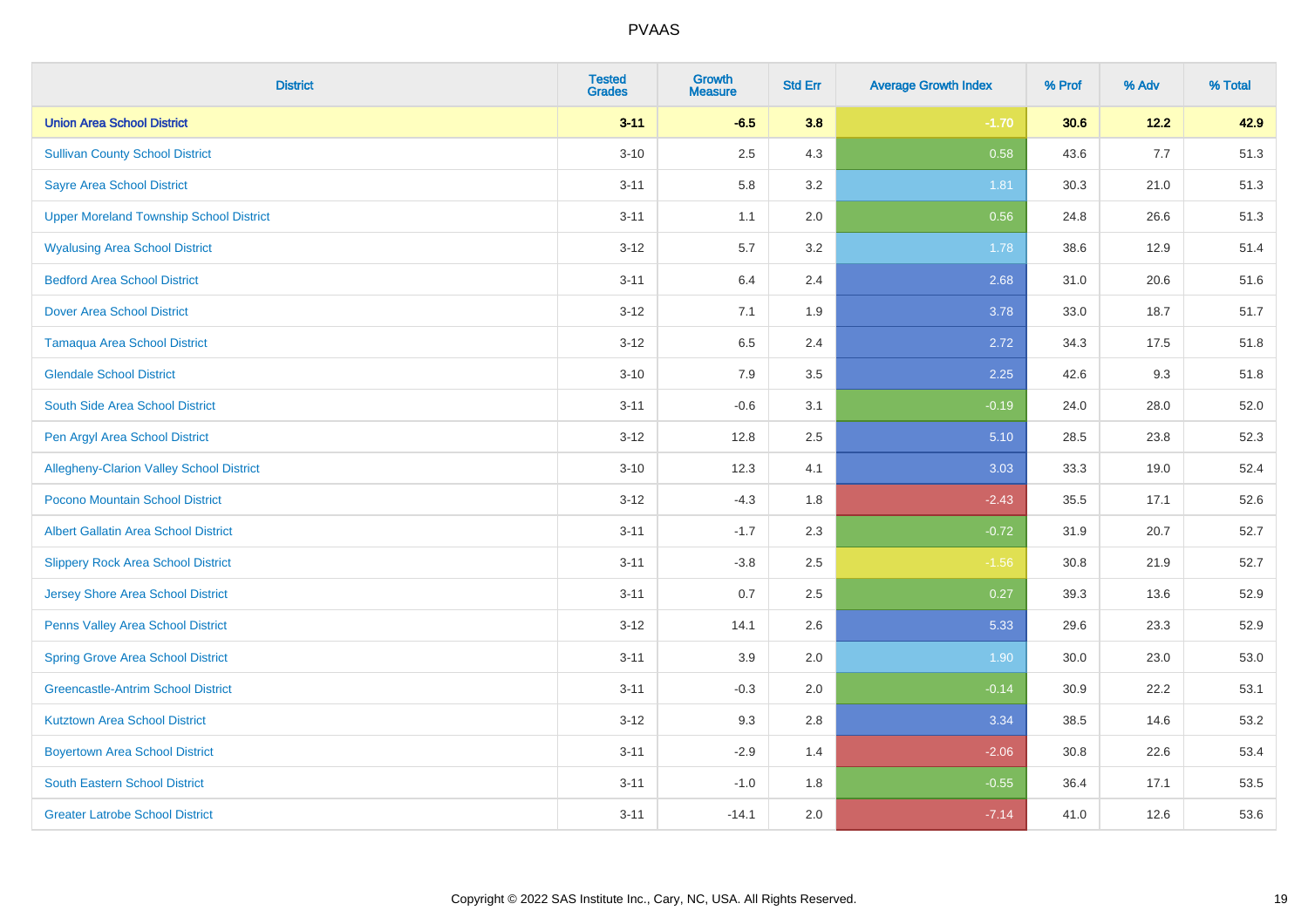| <b>District</b>                             | <b>Tested</b><br><b>Grades</b> | <b>Growth</b><br><b>Measure</b> | <b>Std Err</b> | <b>Average Growth Index</b> | % Prof | % Adv | % Total |
|---------------------------------------------|--------------------------------|---------------------------------|----------------|-----------------------------|--------|-------|---------|
| <b>Union Area School District</b>           | $3 - 11$                       | $-6.5$                          | 3.8            | $-1.70$                     | 30.6   | 12.2  | 42.9    |
| <b>Midd-West School District</b>            | $3 - 11$                       | 3.6                             | 2.6            | $1.42$                      | 28.6   | 25.0  | 53.6    |
| <b>Beaver Area School District</b>          | $3 - 10$                       | $-3.0$                          | 2.5            | $-1.16$                     | 25.8   | 27.8  | 53.6    |
| Saint Marys Area School District            | $3 - 11$                       | $6.0\,$                         | 2.2            | 2.69                        | 35.4   | 18.3  | 53.7    |
| <b>Wyomissing Area School District</b>      | $3 - 12$                       | $-2.4$                          | 2.6            | $-0.92$                     | 25.6   | 28.1  | 53.7    |
| Northeastern York School District           | $3 - 11$                       | $3.8\,$                         | 1.8            | 2.11                        | 32.7   | 21.0  | 53.7    |
| East Pennsboro Area School District         | $3 - 11$                       | 4.8                             | 2.1            | 2.26                        | 36.8   | 16.9  | 53.7    |
| <b>Nazareth Area School District</b>        | $3 - 11$                       | $-2.5$                          | 1.7            | $-1.53$                     | 29.2   | 24.6  | 53.8    |
| <b>Quakertown Community School District</b> | $3-12$                         | $-4.3$                          | 1.5            | $-2.79$                     | 33.8   | 20.1  | 53.8    |
| <b>Lakeview School District</b>             | $3 - 11$                       | $-1.9$                          | 3.5            | $-0.53$                     | 41.5   | 12.3  | 53.8    |
| <b>Red Lion Area School District</b>        | $3 - 11$                       | 4.5                             | 1.9            | 2.31                        | 32.3   | 21.5  | 53.8    |
| <b>Chichester School District</b>           | $3 - 11$                       | $-1.8$                          | 4.2            | $-0.44$                     | 40.0   | 14.0  | 54.0    |
| <b>Whitehall-Coplay School District</b>     | $3 - 11$                       | 11.8                            | 1.7            | 7.06                        | 32.3   | 21.7  | 54.0    |
| <b>Gateway School District</b>              | $3 - 11$                       | 3.1                             | 2.0            | 1.55                        | 35.7   | 18.5  | 54.2    |
| <b>Dubois Area School District</b>          | $3 - 11$                       | $-2.8$                          | 2.0            | $-1.37$                     | 35.5   | 19.0  | 54.6    |
| <b>Dallas School District</b>               | $3 - 11$                       | 8.1                             | 2.1            | 3.87                        | 32.4   | 22.4  | 54.8    |
| <b>Crestwood School District</b>            | $3 - 11$                       | $-3.4$                          | 2.2            | $-1.52$                     | 33.1   | 21.7  | 54.9    |
| <b>Brockway Area School District</b>        | $3 - 11$                       | $-0.4$                          | 3.5            | $-0.11$                     | 41.2   | 13.8  | 55.0    |
| <b>United School District</b>               | $3 - 11$                       | 6.3                             | 3.3            | 1.89                        | 38.8   | 16.3  | 55.0    |
| <b>Neshaminy School District</b>            | $3 - 11$                       | 8.6                             | 1.3            | 6.56                        | 31.3   | 23.9  | 55.2    |
| Shenango Area School District               | $3 - 11$                       | 1.7                             | 3.2            | 0.52                        | 41.4   | 13.8  | 55.3    |
| <b>Blackhawk School District</b>            | $3 - 11$                       | 2.0                             | 2.3            | 0.87                        | 34.6   | 20.7  | 55.3    |
| <b>Bermudian Springs School District</b>    | $3 - 11$                       | 2.5                             | 2.4            | 1.05                        | 31.8   | 23.5  | 55.3    |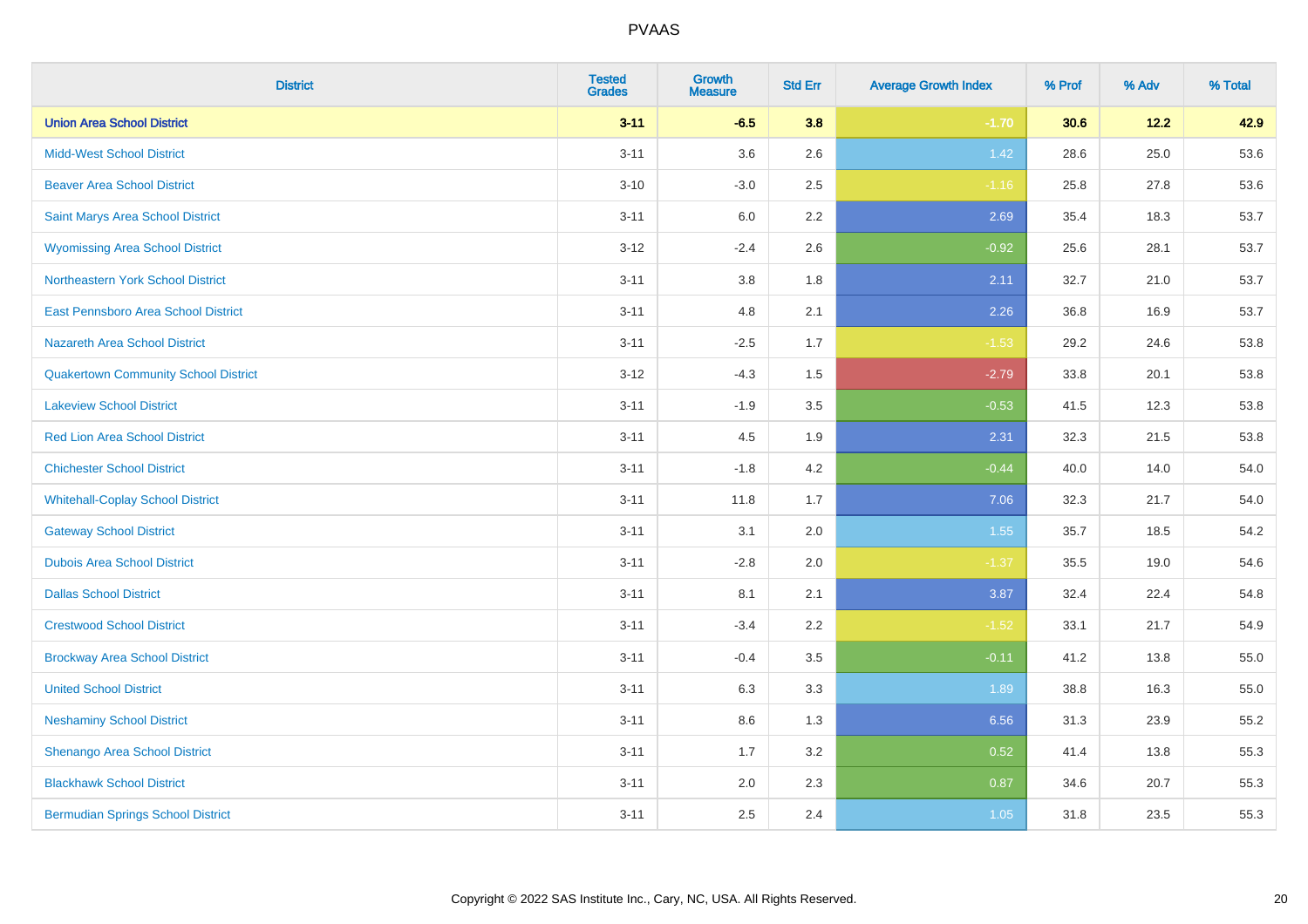| <b>District</b>                                | <b>Tested</b><br><b>Grades</b> | <b>Growth</b><br><b>Measure</b> | <b>Std Err</b> | <b>Average Growth Index</b> | % Prof | % Adv  | % Total |
|------------------------------------------------|--------------------------------|---------------------------------|----------------|-----------------------------|--------|--------|---------|
| <b>Union Area School District</b>              | $3 - 11$                       | $-6.5$                          | 3.8            | $-1.70$                     | 30.6   | $12.2$ | 42.9    |
| <b>Montour School District</b>                 | $3 - 11$                       | $-6.1$                          | 2.1            | $-2.95$                     | 31.8   | 23.6   | 55.3    |
| <b>Lehighton Area School District</b>          | $3 - 11$                       | 11.4                            | 2.4            | 4.84                        | 30.5   | 24.9   | 55.3    |
| <b>Central York School District</b>            | $3 - 12$                       | 12.9                            | 1.5            | 8.64                        | 31.4   | 24.1   | 55.5    |
| <b>Galeton Area School District</b>            | $3 - 11$                       | 5.4                             | 5.4            | 1.01                        | 33.3   | 22.2   | 55.6    |
| <b>Homer-Center School District</b>            | $3 - 11$                       | 8.8                             | 3.5            | 2.53                        | 38.0   | 17.7   | 55.8    |
| <b>South Western School District</b>           | $3 - 12$                       | 2.5                             | 1.7            | 1.48                        | 36.2   | 19.7   | 55.9    |
| <b>Wilson School District</b>                  | $3 - 12$                       | $0.5\,$                         | 1.5            | 0.32                        | 30.4   | 25.5   | 55.9    |
| <b>Wilmington Area School District</b>         | $3 - 11$                       | 11.1                            | 3.3            | 3.37                        | 29.8   | 26.2   | 56.0    |
| <b>York Suburban School District</b>           | $3 - 11$                       | 7.4                             | 2.1            | 3.55                        | 24.9   | 31.2   | 56.1    |
| <b>Brandywine Heights Area School District</b> | $3 - 11$                       | 5.8                             | 2.6            | 2.27                        | 27.7   | 28.6   | 56.2    |
| <b>Central Valley School District</b>          | $3 - 10$                       | 4.7                             | 2.6            | 1.83                        | 37.8   | 18.5   | 56.3    |
| <b>Muncy School District</b>                   | $3 - 11$                       | 6.9                             | 3.3            | 2.12                        | 37.6   | 18.8   | 56.4    |
| <b>North East School District</b>              | $3 - 11$                       | $-5.3$                          | 2.7            | $-1.97$                     | 31.7   | 24.8   | 56.4    |
| <b>Wissahickon School District</b>             | $3 - 10$                       | $-5.3$                          | 1.7            | $-3.14$                     | 27.5   | 29.0   | 56.6    |
| <b>Blue Mountain School District</b>           | $3 - 10$                       | 12.2                            | 2.1            | 5.81                        | 30.7   | 26.1   | 56.8    |
| <b>Springfield School District</b>             | $3 - 11$                       | 1.2                             | 1.7            | 0.69                        | 31.8   | 25.2   | 56.9    |
| <b>South Butler County School District</b>     | $3 - 10$                       | 6.3                             | 2.2            | 2.80                        | 37.8   | 19.2   | 57.0    |
| <b>Montoursville Area School District</b>      | $3 - 12$                       | $-8.4$                          | 2.6            | $-3.17$                     | 38.8   | 18.2   | 57.0    |
| <b>Belle Vernon Area School District</b>       | $3 - 11$                       | 11.1                            | 2.3            | 4.88                        | 31.6   | 25.4   | 57.1    |
| <b>Bloomsburg Area School District</b>         | $3 - 10$                       | 4.3                             | 3.4            | 1.26                        | 36.5   | 20.6   | 57.1    |
| <b>Spring Cove School District</b>             | $3 - 11$                       | 9.1                             | 2.4            | 3.77                        | 31.8   | 25.4   | 57.1    |
| <b>Donegal School District</b>                 | $3 - 12$                       | 5.9                             | 2.2            | 2.72                        | 34.1   | 23.1   | 57.2    |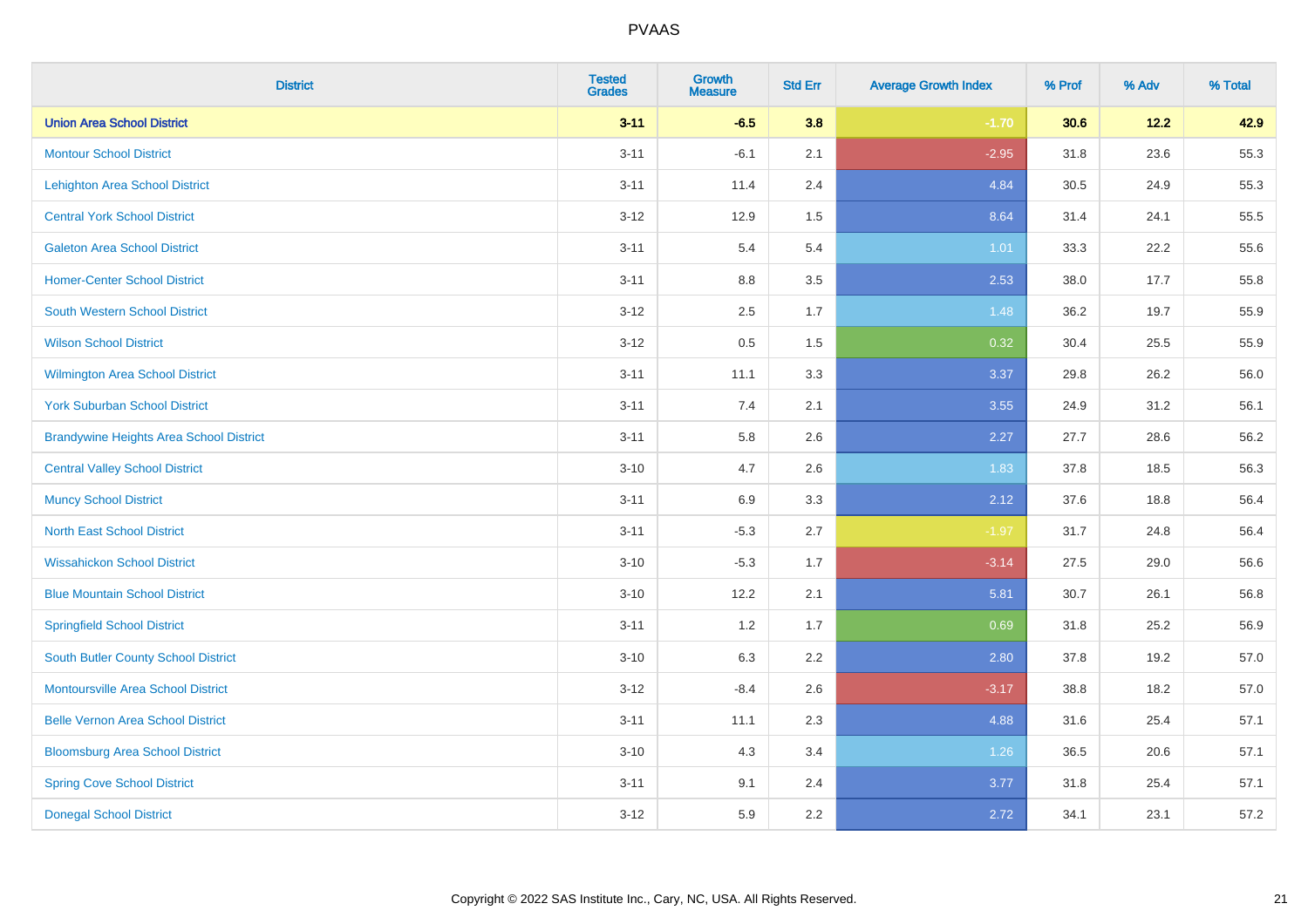| <b>District</b>                                 | <b>Tested</b><br><b>Grades</b> | <b>Growth</b><br><b>Measure</b> | <b>Std Err</b> | <b>Average Growth Index</b> | % Prof | % Adv | % Total |
|-------------------------------------------------|--------------------------------|---------------------------------|----------------|-----------------------------|--------|-------|---------|
| <b>Union Area School District</b>               | $3 - 11$                       | $-6.5$                          | 3.8            | $-1.70$                     | 30.6   | 12.2  | 42.9    |
| <b>Armstrong School District</b>                | $3 - 11$                       | 9.8                             | 1.6            | 6.22                        | 32.8   | 24.6  | 57.4    |
| <b>Lower Dauphin School District</b>            | $3 - 11$                       | 5.3                             | 1.8            | 3.03                        | 30.6   | 26.8  | 57.5    |
| Capital Area School for the Arts Charter School | $9 - 11$                       | 14.2                            | 4.5            | 3.13                        | 27.5   | 30.0  | 57.5    |
| <b>Fleetwood Area School District</b>           | $3 - 10$                       | 10.4                            | 2.0            | 5.19                        | 31.7   | 25.8  | 57.5    |
| <b>Ridgway Area School District</b>             | $3 - 11$                       | $-6.1$                          | 4.0            | $-1.53$                     | 42.2   | 15.6  | 57.8    |
| California Area School District                 | $3 - 10$                       | $-13.7$                         | 4.5            | $-3.06$                     | 41.7   | 16.7  | 58.3    |
| <b>Avon Grove Charter School</b>                | $3 - 11$                       | 9.8                             | 3.1            | 3.18                        | 32.4   | 26.0  | 58.4    |
| <b>Abington School District</b>                 | $3 - 10$                       | 0.9                             | 1.6            | 0.57                        | 29.7   | 28.7  | 58.4    |
| <b>Conestoga Valley School District</b>         | $3 - 11$                       | 2.4                             | 1.7            | 1.43                        | 35.0   | 23.5  | 58.5    |
| <b>Twin Valley School District</b>              | $3 - 12$                       | $-3.2$                          | 1.9            | $-1.68$                     | 38.8   | 19.8  | 58.6    |
| <b>Conemaugh Township Area School District</b>  | $3 - 12$                       | 4.8                             | 3.5            | 1.39                        | 30.9   | 27.8  | 58.8    |
| <b>Riverside Beaver County School District</b>  | $3 - 11$                       | $-5.5$                          | 2.7            | $-2.03$                     | 35.8   | 23.2  | 59.0    |
| <b>East Penn School District</b>                | $3 - 11$                       | 8.9                             | 1.2            | 7.61                        | 32.8   | 26.4  | 59.2    |
| <b>Canon-Mcmillan School District</b>           | $3 - 11$                       | $-5.0$                          | 1.5            | $-3.25$                     | 30.8   | 28.5  | 59.3    |
| Northwestern Lehigh School District             | $3 - 11$                       | $-2.4$                          | 2.1            | $-1.14$                     | 41.7   | 17.9  | 59.5    |
| <b>West Chester Area School District</b>        | $3 - 11$                       | $-2.1$                          | 1.2            | $-1.83$                     | 36.4   | 23.2  | 59.6    |
| <b>Pennridge School District</b>                | $3 - 10$                       | 7.4                             | 1.5            | 5.10                        | 32.0   | 27.6  | 59.6    |
| <b>Phoenixville Area School District</b>        | $3 - 11$                       | 7.3                             | 1.8            | 3.96                        | 32.3   | 27.6  | 59.8    |
| <b>Moon Area School District</b>                | $3 - 11$                       | 1.5                             | 1.8            | 0.86                        | 34.5   | 25.5  | 60.0    |
| <b>Bellwood-Antis School District</b>           | $3 - 10$                       | 3.5                             | 2.8            | 1.24                        | 40.9   | 19.4  | 60.2    |
| <b>Indiana Area School District</b>             | $3 - 11$                       | 12.0                            | 2.0            | 5.98                        | 30.0   | 30.4  | 60.3    |
| <b>Perkiomen Valley School District</b>         | $3 - 11$                       | 2.7                             | 1.5            | 1.83                        | 35.0   | 25.3  | 60.3    |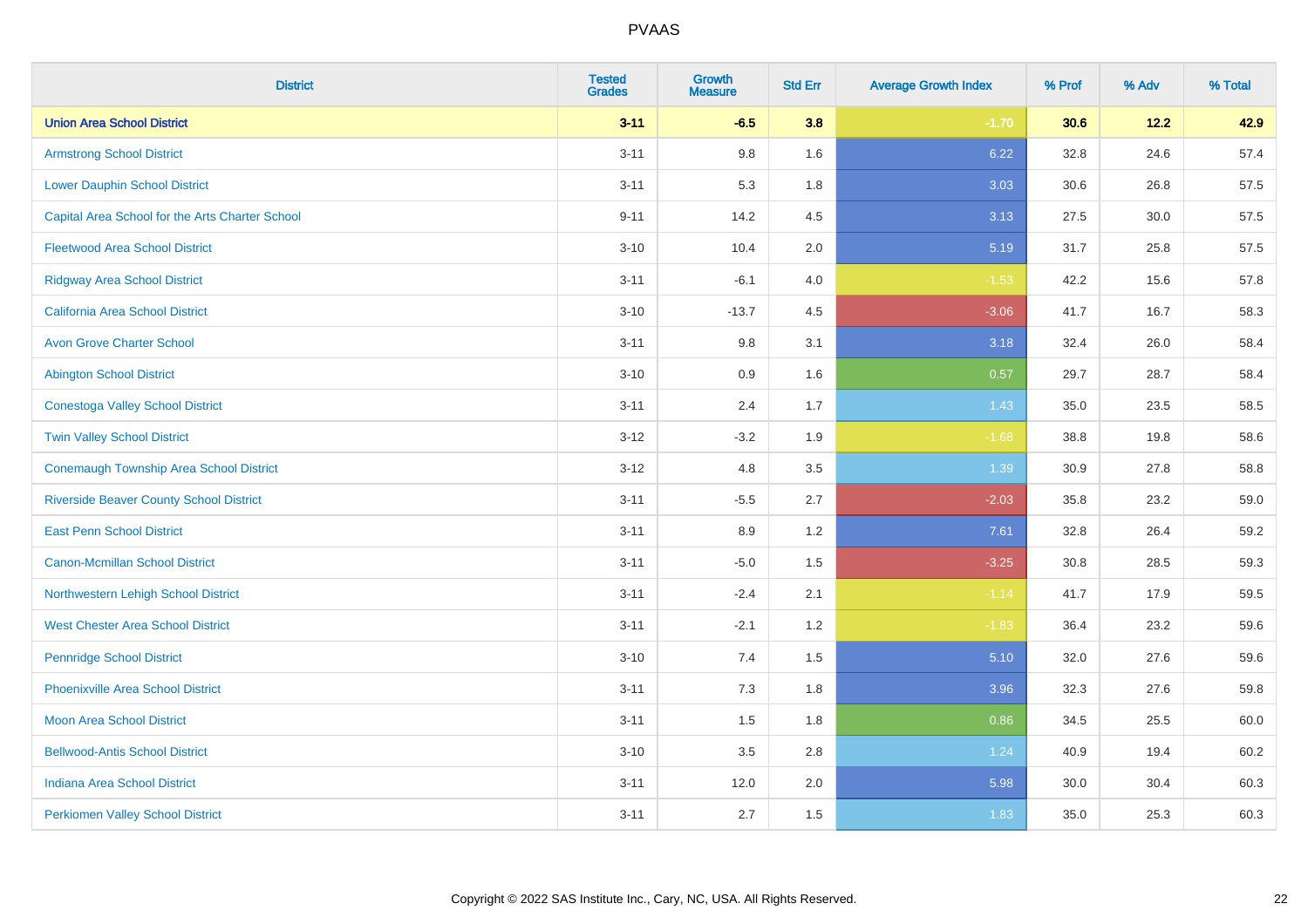| <b>District</b>                             | <b>Tested</b><br><b>Grades</b> | <b>Growth</b><br><b>Measure</b> | <b>Std Err</b> | <b>Average Growth Index</b> | % Prof | % Adv | % Total |
|---------------------------------------------|--------------------------------|---------------------------------|----------------|-----------------------------|--------|-------|---------|
| <b>Union Area School District</b>           | $3 - 11$                       | $-6.5$                          | 3.8            | $-1.70$                     | 30.6   | 12.2  | 42.9    |
| <b>Plum Borough School District</b>         | $3 - 11$                       | $-9.4$                          | 2.4            | $-3.98$                     | 32.9   | 27.4  | 60.4    |
| <b>Cocalico School District</b>             | $3 - 11$                       | 12.3                            | 1.9            | 6.48                        | 28.2   | 32.3  | 60.5    |
| <b>Conewago Valley School District</b>      | $3-12$                         | 7.6                             | 1.7            | 4.46                        | 41.3   | 19.4  | 60.6    |
| <b>Brookville Area School District</b>      | $3 - 11$                       | 6.8                             | 3.1            | 2.19                        | 46.1   | 14.6  | 60.7    |
| Pennsylvania Leadership Charter School      | $3 - 11$                       | 8.0                             | 1.9            | 4.22                        | 33.1   | 27.8  | 60.9    |
| <b>Richland School District</b>             | $3 - 11$                       | $-6.9$                          | 2.6            | $-2.63$                     | 40.1   | 20.9  | 61.0    |
| <b>Hermitage School District</b>            | $3-12$                         | 14.0                            | 2.5            | 5.59                        | 34.0   | 27.0  | 61.0    |
| <b>Owen J Roberts School District</b>       | $3 - 11$                       | $-3.5$                          | 1.5            | $-2.27$                     | 36.8   | 24.4  | 61.2    |
| <b>Garnet Valley School District</b>        | $3 - 10$                       | 0.2                             | 1.7            | 0.13                        | 34.9   | 26.4  | 61.3    |
| <b>Oley Valley School District</b>          | $3 - 11$                       | 1.4                             | 2.4            | 0.56                        | 37.4   | 23.9  | 61.4    |
| <b>Jenkintown School District</b>           | $3 - 11$                       | $-7.9$                          | 4.1            | $-1.92$                     | 34.1   | 27.3  | 61.4    |
| <b>Evergreen Community Charter School</b>   | $6 - 11$                       | $-1.1$                          | 4.7            | $-0.23$                     | 34.6   | 26.9  | 61.5    |
| <b>Manheim Township School District</b>     | $3 - 12$                       | 10.9                            | 1.5            | 7.51                        | 30.9   | 31.0  | 61.9    |
| <b>Parkland School District</b>             | $3 - 11$                       | $-3.7$                          | 1.2            | $-3.17$                     | 31.4   | 30.6  | 62.0    |
| West Jefferson Hills School District        | $3 - 11$                       | 1.9                             | 1.9            | 0.99                        | 34.8   | 27.3  | 62.1    |
| <b>Downingtown Area School District</b>     | $3 - 11$                       | 4.4                             | 1.1            | 4.06                        | 30.1   | 32.0  | 62.2    |
| <b>Coudersport Area School District</b>     | $3 - 11$                       | 14.8                            | 3.4            | 4.33                        | 34.7   | 28.0  | 62.7    |
| <b>Central Columbia School District</b>     | $3 - 12$                       | 0.3                             | 2.3            | 0.12                        | 25.4   | 37.6  | 63.0    |
| <b>Haverford Township School District</b>   | $3 - 11$                       | 1.4                             | 1.4            | 1.05                        | 36.7   | 26.3  | 63.0    |
| <b>Manheim Central School District</b>      | $3 - 11$                       | 12.8                            | 2.0            | 6.52                        | 27.8   | 35.4  | 63.2    |
| <b>Tuscarora School District</b>            | $3 - 11$                       | 13.4                            | 2.2            | 6.20                        | 37.1   | 26.3  | 63.4    |
| <b>North Clarion County School District</b> | $3 - 12$                       | 3.4                             | 4.1            | 0.83                        | 45.0   | 18.8  | 63.8    |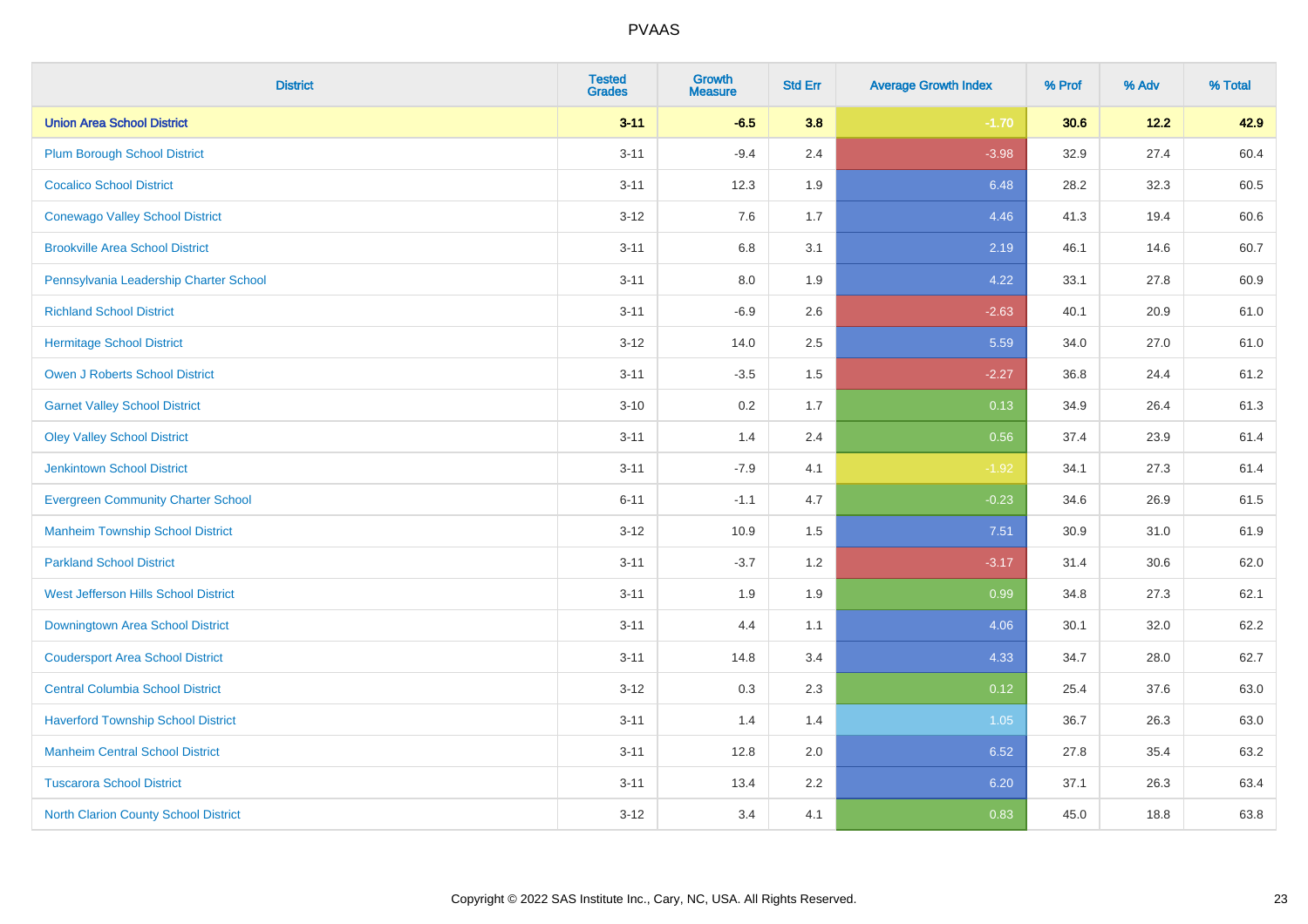| <b>District</b>                           | <b>Tested</b><br><b>Grades</b> | <b>Growth</b><br><b>Measure</b> | <b>Std Err</b> | <b>Average Growth Index</b> | % Prof | % Adv    | % Total |
|-------------------------------------------|--------------------------------|---------------------------------|----------------|-----------------------------|--------|----------|---------|
| <b>Union Area School District</b>         | $3 - 11$                       | $-6.5$                          | 3.8            | $-1.70$                     | 30.6   | 12.2     | 42.9    |
| <b>Greenwood School District</b>          | $3 - 11$                       | 11.3                            | 3.6            | 3.14                        | 31.2   | 32.8     | 63.9    |
| <b>Elizabethtown Area School District</b> | $3 - 12$                       | 7.1                             | 1.7            | 4.19                        | 36.4   | 27.6     | 64.0    |
| <b>Warwick School District</b>            | $3 - 11$                       | 21.7                            | 1.8            | 11.76                       | 27.7   | 36.3     | 64.0    |
| <b>Sharpsville Area School District</b>   | $3 - 11$                       | 3.8                             | 3.7            | 1.04                        | 41.1   | 23.2     | 64.3    |
| <b>Benton Area School District</b>        | $3 - 10$                       | 8.1                             | 4.0            | 2.01                        | 35.7   | 28.6     | 64.3    |
| <b>Upper Dauphin Area School District</b> | $3 - 11$                       | 16.5                            | 5.1            | 3.26                        | 37.5   | 26.8     | 64.3    |
| <b>West Allegheny School District</b>     | $3 - 12$                       | 8.6                             | 2.0            | 4.34                        | 37.3   | 27.2     | 64.5    |
| <b>Millcreek Township School District</b> | $3 - 11$                       | 9.1                             | 1.4            | 6.61                        | 34.5   | 30.1     | 64.6    |
| <b>Upper Dublin School District</b>       | $3 - 12$                       | 2.1                             | 1.8            | 1.19                        | 34.7   | $30.0\,$ | 64.7    |
| <b>North Pocono School District</b>       | $3 - 11$                       | 13.1                            | 3.7            | 3.54                        | 31.4   | 33.3     | 64.7    |
| <b>Rose Tree Media School District</b>    | $3 - 10$                       | $-2.8$                          | 2.1            | $-1.33$                     | 35.2   | 29.6     | 64.8    |
| <b>Franklin Regional School District</b>  | $3 - 11$                       | 11.3                            | 1.8            | 6.13                        | 30.0   | 35.0     | 65.0    |
| <b>Norwin School District</b>             | $3 - 11$                       | $-1.1$                          | 1.6            | $-0.70$                     | 37.7   | 27.6     | 65.2    |
| <b>Pennsbury School District</b>          | $3 - 11$                       | 5.6                             | 1.3            | 4.38                        | 37.7   | 27.7     | 65.4    |
| <b>Abington Heights School District</b>   | $3 - 11$                       | 6.7                             | 1.7            | 4.00                        | 33.8   | 31.7     | 65.5    |
| <b>Saucon Valley School District</b>      | $3 - 11$                       | 18.9                            | 2.2            | 8.48                        | 26.0   | 39.6     | 65.6    |
| <b>Tyrone Area School District</b>        | $3 - 12$                       | 29.2                            | 2.3            | 12.86                       | 36.6   | 29.1     | 65.7    |
| <b>Seneca Valley School District</b>      | $3 - 11$                       | 0.8                             | 1.4            | 0.54                        | 40.6   | 25.2     | 65.8    |
| <b>Quaker Valley School District</b>      | $3 - 11$                       | 12.2                            | 2.5            | 4.90                        | 39.5   | 26.4     | 65.9    |
| <b>West Branch Area School District</b>   | $3 - 11$                       | 17.0                            | 3.3            | 5.20                        | 47.1   | 19.1     | 66.2    |
| <b>North Penn School District</b>         | $3 - 11$                       | 17.6                            | 1.0            | 17.53                       | 30.8   | 35.7     | 66.4    |
| <b>Montrose Area School District</b>      | $3 - 10$                       | 12.3                            | 2.8            | 4.41                        | 37.8   | 28.9     | 66.7    |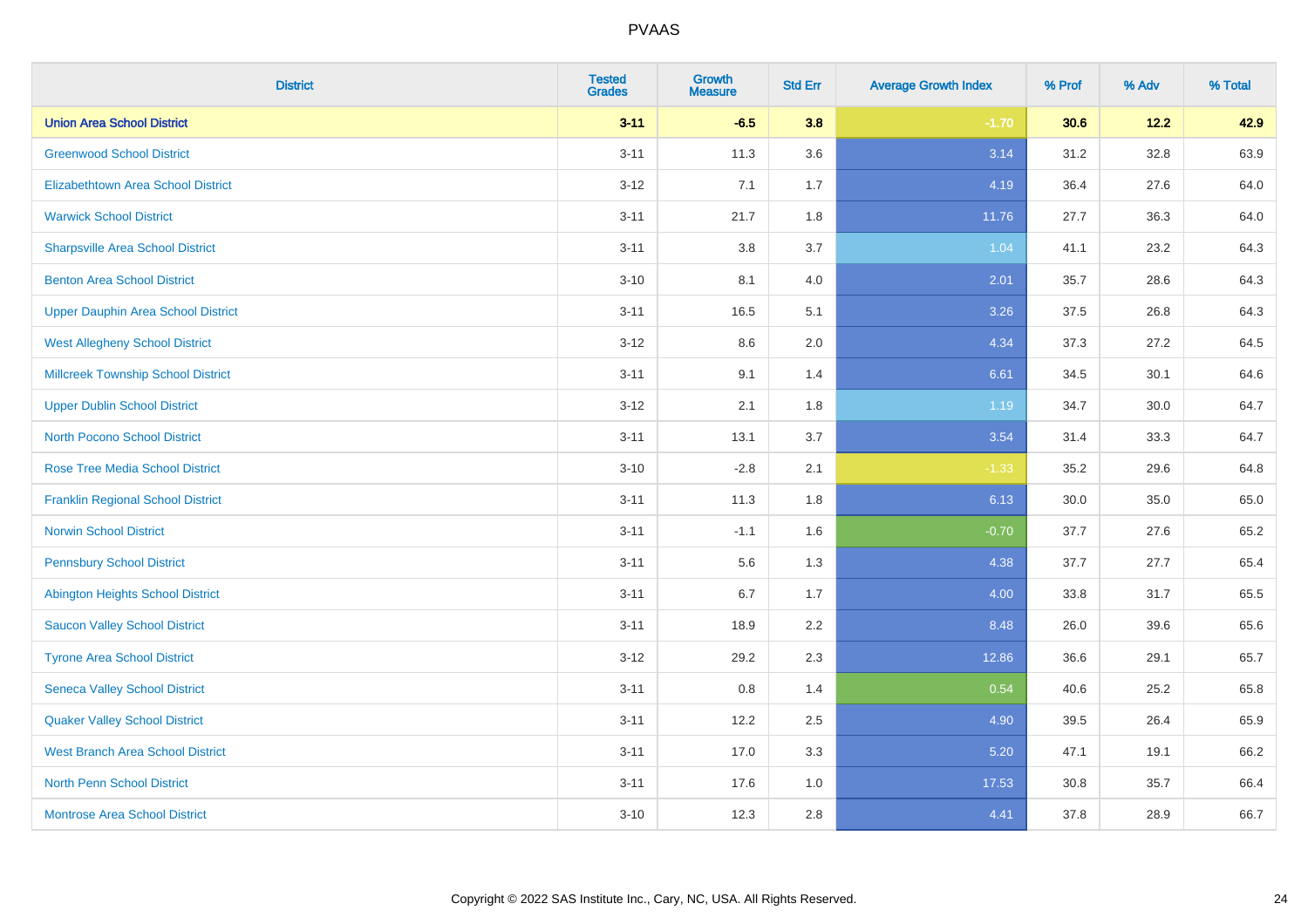| <b>District</b>                               | <b>Tested</b><br><b>Grades</b> | <b>Growth</b><br><b>Measure</b> | <b>Std Err</b> | <b>Average Growth Index</b> | % Prof | % Adv | % Total |
|-----------------------------------------------|--------------------------------|---------------------------------|----------------|-----------------------------|--------|-------|---------|
| <b>Union Area School District</b>             | $3 - 11$                       | $-6.5$                          | 3.8            | $-1.70$                     | 30.6   | 12.2  | 42.9    |
| <b>Pequea Valley School District</b>          | $3 - 11$                       | 18.0                            | 3.1            | 5.74                        | 29.2   | 37.5  | 66.7    |
| <b>Hempfield School District</b>              | $3 - 11$                       | 13.4                            | 1.3            | 10.53                       | 29.9   | 36.8  | 66.7    |
| <b>Southern York County School District</b>   | $3 - 11$                       | 15.5                            | 1.8            | 8.48                        | 37.6   | 29.2  | 66.8    |
| <b>Upper Merion Area School District</b>      | $3 - 11$                       | 14.0                            | 2.0            | 7.15                        | 34.4   | 32.6  | 67.0    |
| <b>Avon Grove School District</b>             | $3 - 10$                       | 7.6                             | 1.4            | 5.29                        | 33.7   | 33.2  | 67.0    |
| <b>Southern Lehigh School District</b>        | $3 - 11$                       | $-4.1$                          | 2.1            | $-1.94$                     | 39.3   | 28.0  | 67.2    |
| <b>Freeport Area School District</b>          | $3 - 10$                       | $-0.2$                          | 2.1            | $-0.10$                     | 37.4   | 29.8  | 67.2    |
| <b>Great Valley School District</b>           | $3 - 11$                       | 5.4                             | 2.0            | 2.77                        | 33.8   | 33.5  | 67.3    |
| <b>Council Rock School District</b>           | $3 - 11$                       | 13.5                            | 1.1            | 12.27                       | 32.0   | 35.4  | 67.4    |
| <b>Bethel Park School District</b>            | $3 - 11$                       | $-4.4$                          | 1.7            | $-2.62$                     | 40.1   | 27.3  | 67.4    |
| <b>Littlestown Area School District</b>       | $3 - 11$                       | 28.7                            | 2.4            | 11.83                       | 38.4   | 29.3  | 67.7    |
| Lampeter-Strasburg School District            | $3 - 12$                       | 11.0                            | 1.9            | 5.69                        | 35.4   | 32.3  | 67.7    |
| <b>Springfield Township School District</b>   | $3 - 11$                       | $-3.9$                          | 3.1            | $-1.27$                     | 37.2   | 30.8  | 68.1    |
| <b>Clearfield Area School District</b>        | $3 - 10$                       | $-1.3$                          | 3.7            | $-0.34$                     | 43.9   | 24.6  | 68.4    |
| <b>Delaware Valley School District</b>        | $3 - 11$                       | 15.7                            | 1.6            | 9.62                        | 36.7   | 32.1  | 68.8    |
| <b>Mars Area School District</b>              | $3 - 10$                       | 6.6                             | 1.9            | 3.45                        | 36.7   | 32.4  | 69.1    |
| <b>Berlin Brothersvalley School District</b>  | $3 - 11$                       | 19.6                            | 4.0            | 4.93                        | 28.3   | 41.3  | 69.6    |
| <b>Methacton School District</b>              | $3 - 11$                       | 11.0                            | 1.6            | 6.94                        | 36.0   | 33.6  | 69.6    |
| <b>Souderton Area School District</b>         | $3 - 11$                       | 18.5                            | 1.4            | 12.86                       | 39.2   | 31.2  | 70.4    |
| <b>Wallingford-Swarthmore School District</b> | $3 - 10$                       | 5.0                             | 2.2            | 2.25                        | 33.3   | 37.1  | 70.4    |
| South Fayette Township School District        | $3 - 11$                       | 6.0                             | 1.8            | 3.33                        | 32.2   | 38.3  | 70.5    |
| <b>Cumberland Valley School District</b>      | $3 - 12$                       | 18.6                            | 1.2            | 15.79                       | 31.3   | 39.2  | 70.5    |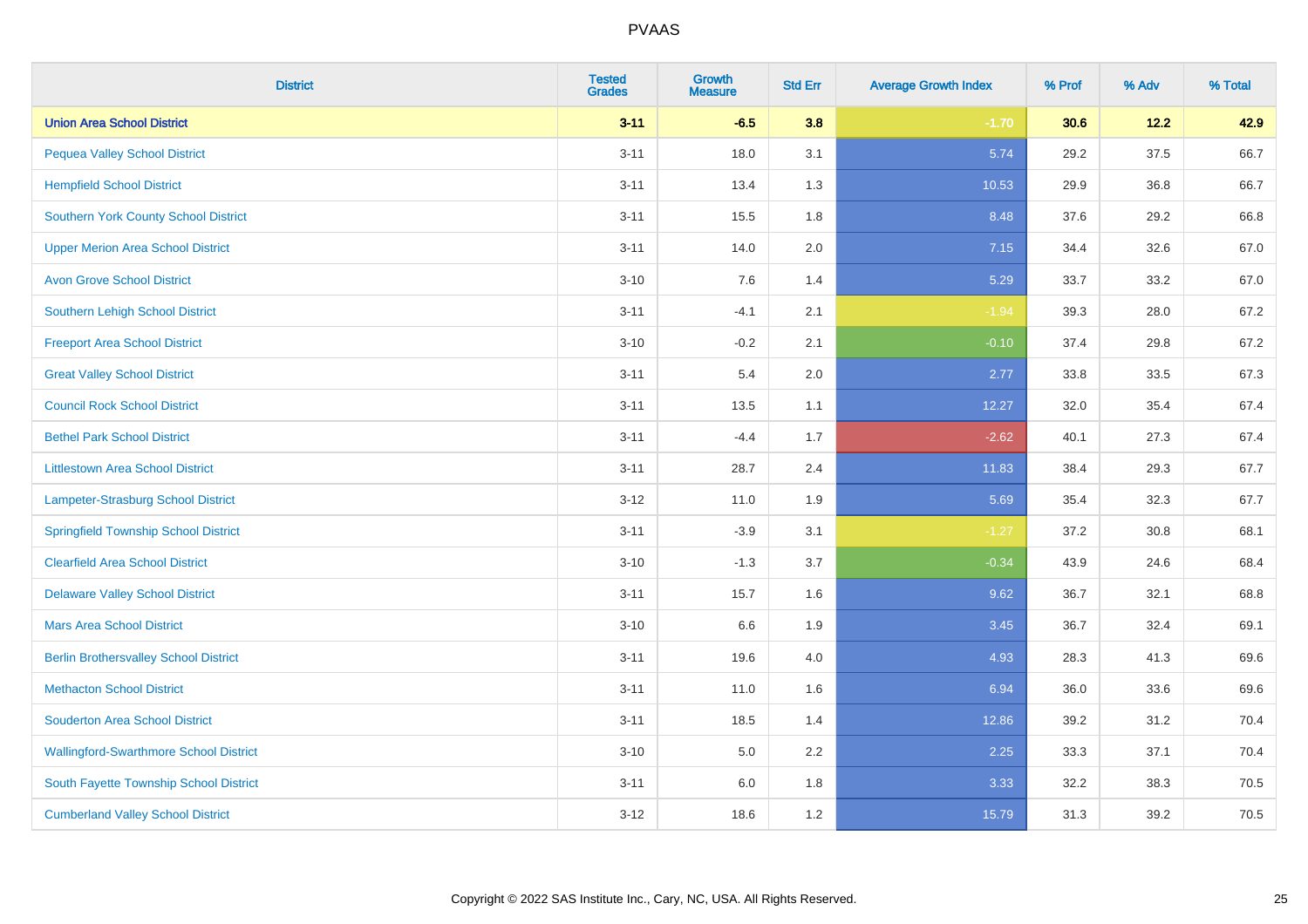| <b>District</b>                                 | <b>Tested</b><br><b>Grades</b> | <b>Growth</b><br><b>Measure</b> | <b>Std Err</b> | <b>Average Growth Index</b> | % Prof | % Adv | % Total |
|-------------------------------------------------|--------------------------------|---------------------------------|----------------|-----------------------------|--------|-------|---------|
| <b>Union Area School District</b>               | $3 - 11$                       | $-6.5$                          | 3.8            | $-1.70$                     | 30.6   | 12.2  | 42.9    |
| <b>Oswayo Valley School District</b>            | $3 - 12$                       | 9.9                             | 5.1            | 1.93                        | 26.5   | 44.1  | 70.6    |
| <b>Colonial School District</b>                 | $3 - 11$                       | 22.1                            | 1.6            | 13.55                       | 27.2   | 43.5  | 70.6    |
| <b>Tredyffrin-Easttown School District</b>      | $3 - 10$                       | 8.7                             | 2.4            | 3.57                        | 35.2   | 35.8  | 71.0    |
| <b>Dallastown Area School District</b>          | $3 - 11$                       | 19.9                            | 1.4            | 14.14                       | 36.8   | 34.2  | 71.0    |
| <b>Radnor Township School District</b>          | $3 - 12$                       | 7.5                             | 1.9            | 4.03                        | 33.0   | 38.3  | 71.3    |
| <b>Lower Moreland Township School District</b>  | $3 - 11$                       | 8.7                             | 2.0            | 4.35                        | 38.2   | 33.2  | 71.4    |
| <b>Eastern Lancaster County School District</b> | $3 - 12$                       | 2.9                             | 3.2            | 0.91                        | 35.2   | 36.4  | 71.6    |
| <b>Lewisburg Area School District</b>           | $3 - 11$                       | 1.7                             | 2.4            | 0.72                        | 35.9   | 35.9  | 71.8    |
| <b>Loyalsock Township School District</b>       | $3-12$                         | 26.7                            | 2.7            | 9.92                        | 36.8   | 35.1  | 71.9    |
| <b>Penn-Trafford School District</b>            | $3 - 11$                       | 2.9                             | 1.8            | 1.68                        | 46.3   | 26.2  | 72.5    |
| Palmyra Area School District                    | $3 - 11$                       | 16.2                            | 1.8            | 9.02                        | 38.8   | 34.0  | 72.8    |
| North Allegheny School District                 | $3 - 11$                       | 18.0                            | 1.3            | 14.25                       | 30.5   | 42.9  | 73.4    |
| <b>Camp Hill School District</b>                | $3 - 12$                       | 20.7                            | 2.9            | 7.00                        | 32.3   | 41.4  | 73.7    |
| <b>Marple Newtown School District</b>           | $3 - 11$                       | 20.6                            | 2.3            | 8.95                        | 31.1   | 42.7  | 73.8    |
| <b>Wayne Highlands School District</b>          | $3 - 11$                       | 22.5                            | 2.5            | 9.16                        | 33.8   | 40.4  | 74.2    |
| Fox Chapel Area School District                 | $3 - 11$                       | 17.6                            | 1.9            | 9.47                        | 22.9   | 52.0  | 74.9    |
| <b>Harbor Creek School District</b>             | $3 - 11$                       | 13.4                            | 2.3            | 5.80                        | 34.5   | 40.7  | 75.2    |
| <b>Spring-Ford Area School District</b>         | $3 - 11$                       | 16.6                            | 1.2            | 14.02                       | 30.4   | 45.3  | 75.7    |
| <b>Central Bucks School District</b>            | $3 - 11$                       | 15.5                            | 0.9            | 17.94                       | 34.8   | 41.4  | 76.2    |
| <b>Upper Saint Clair School District</b>        | $3 - 11$                       | 13.8                            | 1.8            | 7.86                        | 32.2   | 44.5  | 76.7    |
| <b>Fairview School District</b>                 | $3 - 11$                       | 8.3                             | 2.4            | 3.43                        | 41.9   | 34.9  | 76.7    |
| <b>Peters Township School District</b>          | $3 - 11$                       | 14.1                            | 1.7            | 8.16                        | 35.2   | 41.6  | 76.8    |